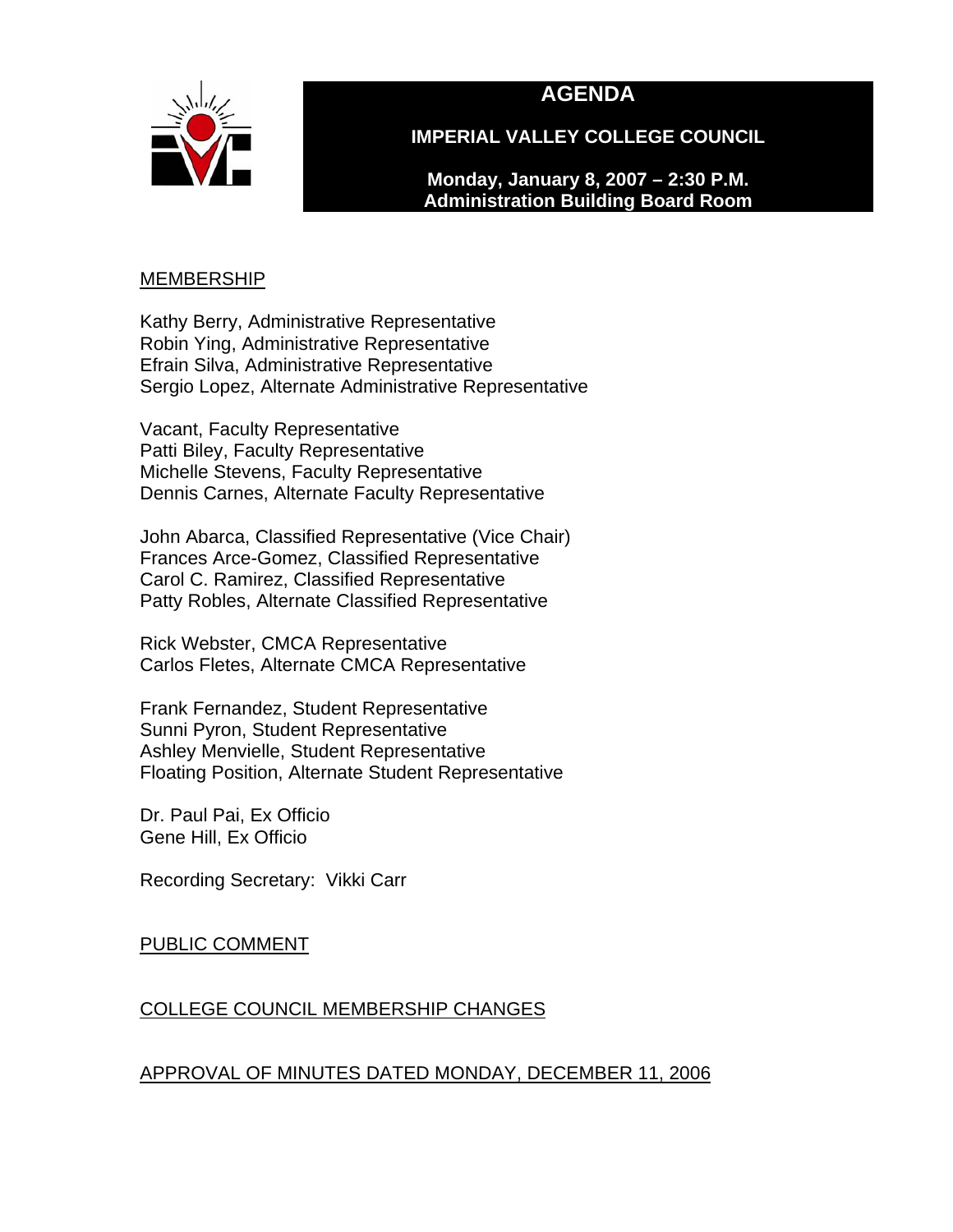## REPORT FROM THE PRESIDENT – DR. PAUL PAI

#### AREA REPORTS/UPDATES

Instruction – Gary Rodgers Accreditation Process – Gary Rodgers Business Services/Bond Projects Update – Dick Fragale Student Services (attachment) – Dr. Victor Jaime ACCESO – Dawn Chun Title V Cooperative Grant – Dr. Lianna Zhao Associated Student Government – Frank Fernandez

#### MINUTES FROM STANDING AND AD HOC COMMITTEES

- a. Bond Oversight Committee: December 1, 2006
- b. Insurance Committee: December 4, 2006
- c. Planning and Budget Committee: December 6, 2006

#### DISCUSSION AND INFORMATION ITEMS

- 1. Election of Chair.
- 2. Posting of Committee Minutes on the website.

#### ACTION ITEMS

None.

#### ADJOURNMENT

#### **2006-2007 College Council Meeting Schedule at 2:30 p.m. in the Board Room**

| January 8 & 22   | April 23 |
|------------------|----------|
| February 12 & 26 | May 14   |
| March 12 & 26    | June 25  |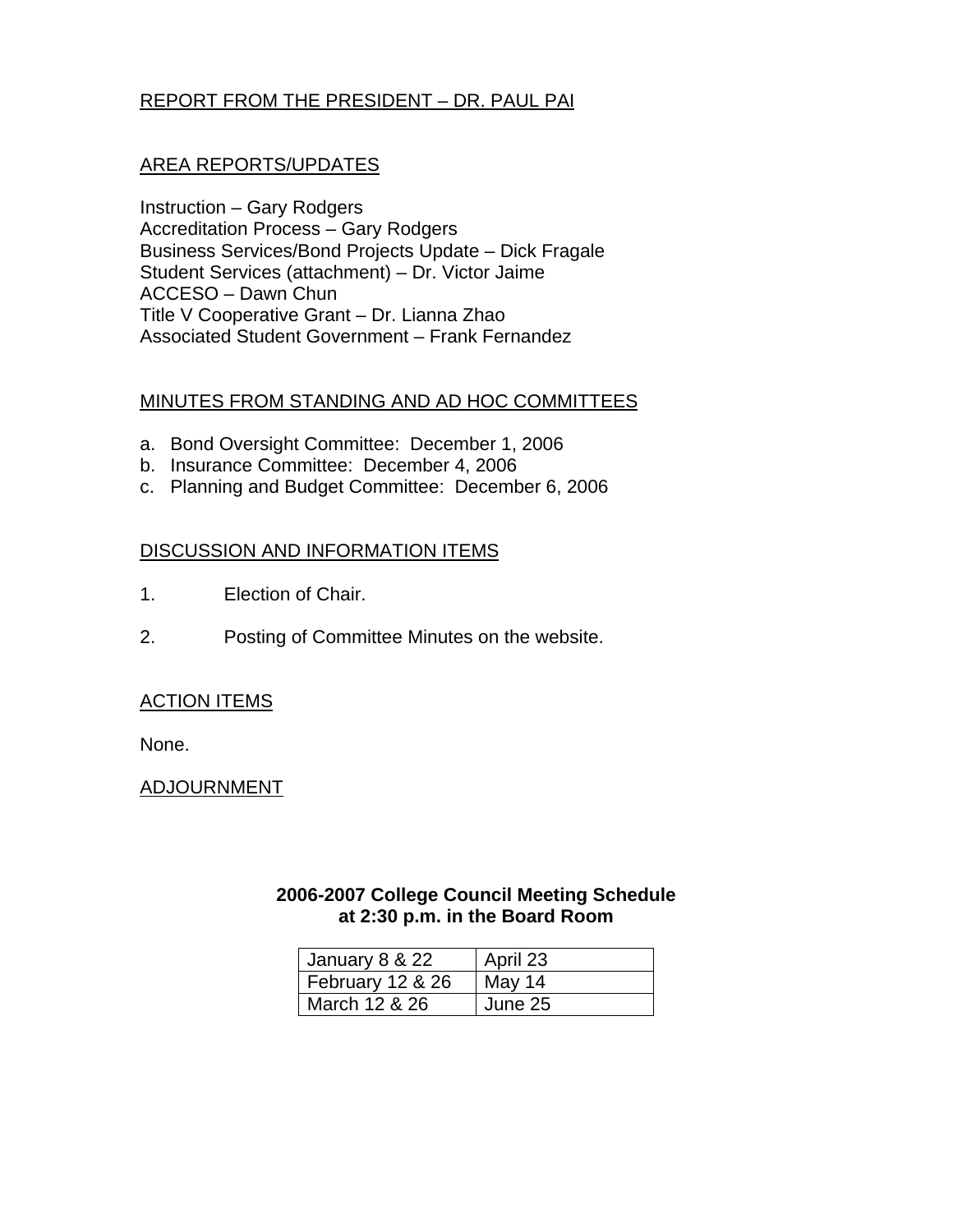

#### **IMPERIAL VALLEY COLLEGE COUNCIL**

#### **MINUTES**

#### **MONDAY, DECEMBER 11, 2006**

College Council Chair, Cathy Zazueta, called the meeting to order at 2:36 P.M.

Council members in attendance were as follows:

Efrain Silva, Administrative Representative Robin Ying, Administrative Representative Sergio Lopez, Alternate Administrative Representative

Cathy Zazueta, Faculty Representative (Chair) Michelle Stevens, Faculty Representative

Carol C. Ramirez, Classified Staff Representative

Carlos Fletes, Alternate CMCA Representative

Frank Fernandez, Student Representative Sunni Pyron, Student Representative Ashley Menvielle, Student Representative

Paul Pai, Ex Officio

Recording Secretary: Vikki Carr

Council members not in attendance were as follows:

Kathy Berry, Administrative Representative Patti Biley, Faculty Representative Dennis Carnes, Alternate Faculty Representative John Abarca. Classified Staff Representative (Vice Chair) Frances Arce-Gomez. Classified Representative Patty Robles, Alternate Classified Representative **Rick Webster, CMCA Representative** Gene Hill, Ex Officio

Others present were: Gary Rodgers; Dr. Victor Jaime; Dick Fragale; Marilyn Boyle; Dr. Lianna Zhao; Dawn Chun; Dr. Jim Fisher; Val Rodgers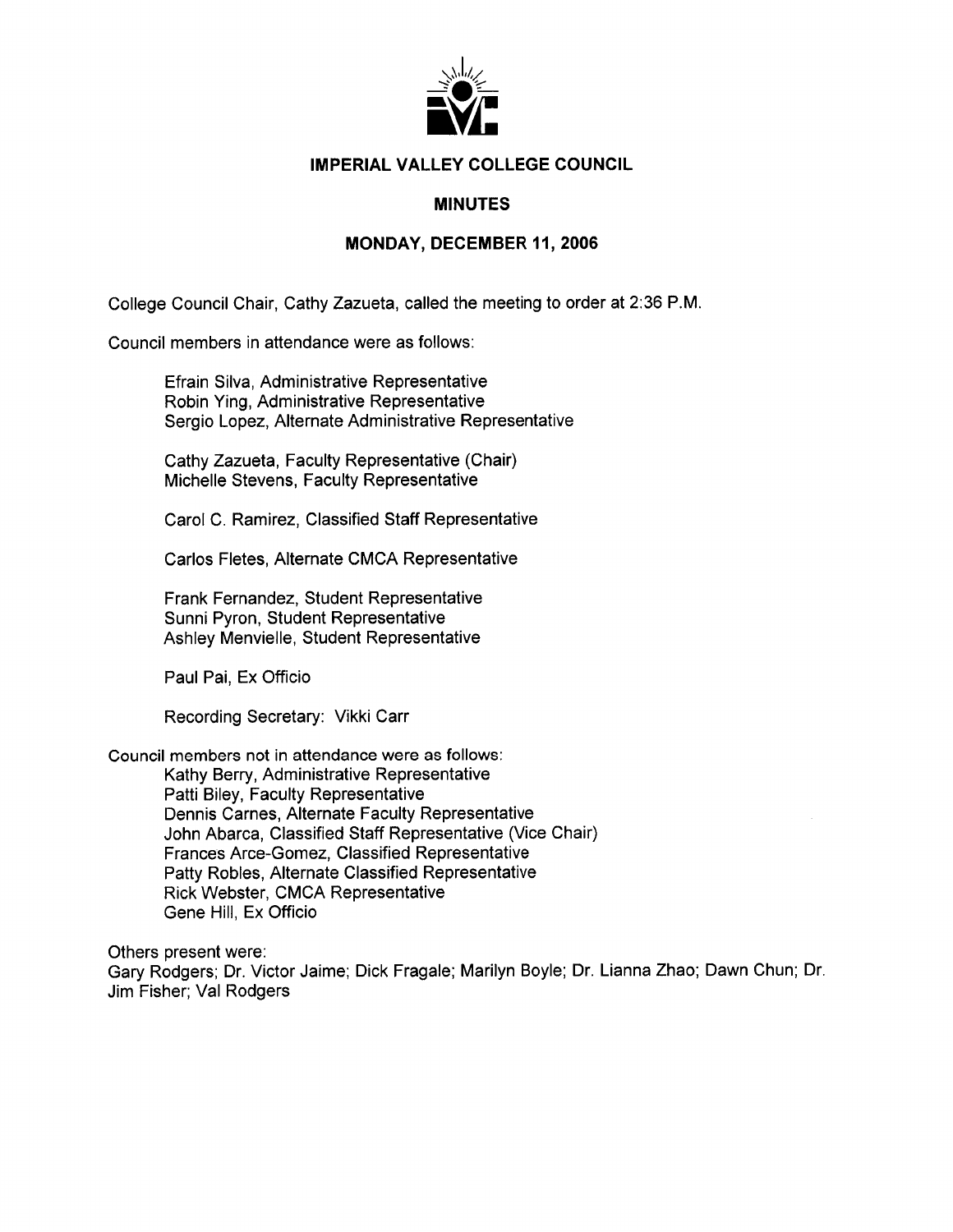#### PUBLIC COMMENTS

Dr. Michelle Stevens stated that the student evaluation format needed to be reviewed as it pertained to the SLOs stating the data was misleading due to "withdrawal" and "F grade" assignments.

Chair Zazueta referred her to the Academic Senate.

#### **CORRESPONDENCE**

There was no correspondence.

#### APPROVAL OF MINUTES

M/S/C Sergio Lopez/Dr. Michelle Stevens approve the minutes dated November 27, 2006 as presented. Motion moved unanimously.

#### REPORT FROM THE PRESIDENT

Dr. Pai reported the following:

- Fundraising for the Community College Ballot Initiative at IVC has raised about \$7,000.  $\bullet$ He stated that IVC's allocated share was \$17,000. ASG is assisting with obtaining the signatures and thanked them for their efforts.
- Announced that the ETS Visiting Scholars Program for the mathematically endowed or  $\bullet$ testing is offering a paid program next summer. He stated that the program is where SAT tests evolved.
- The Library will have available the booklet published by the Community College  $\bullet$ Leadership Development Initiative and the University of San Diego titled Grow Your Own Program. The IVC leadership program is highlighted on pages 16 and 17.
- Announced that the California Community Colleges System Strategic Plan is available  $\bullet$ online. He stated that eleven people went to San Diego to form the plan. He asked Cathy Zazueta to email the information to "all users group" via email.

#### **AREA REPORTS/UPDATES**

#### **INSTRUCTION/ACADEMIC SERVICES**

Gary Rodgers reported that final grades and rosters are due and some have been handed in. He stated less than 50% of the grades have been submitted. He stated that Division Secretaries would be contacted so that they can assist in making phone calls.

Sergio Lopez asked if there are problems with instructors holding grades.

Gary Rodgers stated that faculty is not allowed to withhold grades.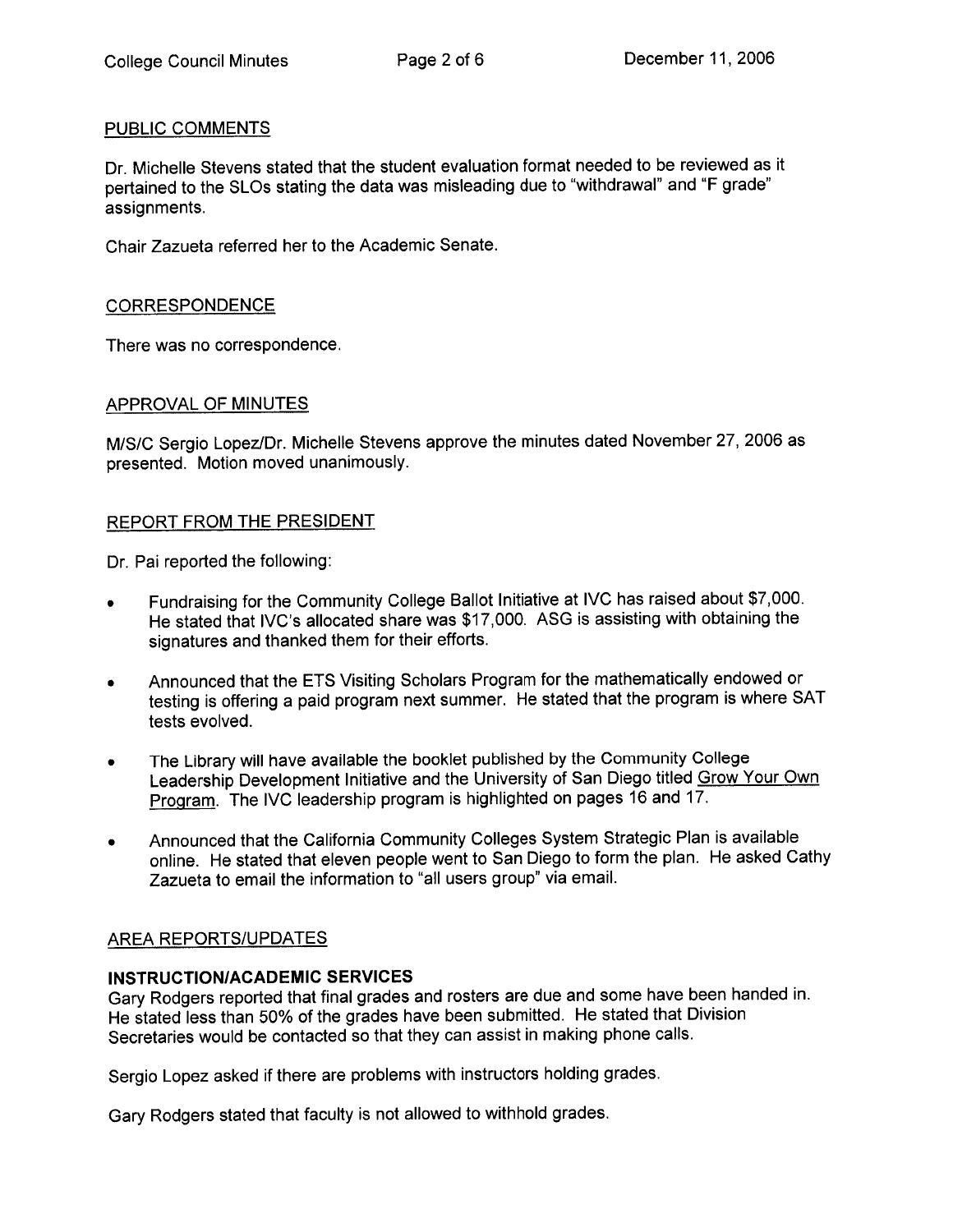#### **ACCREDITATION UPDATE**

Gary Rodgers passed out the latest updated task list for Accreditation Steering Committee and stated that many deadlines are due by tomorrow. He stated that the formatting will be completed.

#### **BUSINESS SERVICES**

Dick Fragale reported the following:

- Announced that on Wednesday, December 13<sup>th</sup> the sign unveiling for the Science  $\bullet$ Building would happen at 4:00 p.m. He invited everyone to attend.
- There is a delay on bidding for the parking lot as IVC would like to submit the science  $\bullet$ building plans to the Department of State Architecture. He stated that the parking lot is a 30-40 day project.
- A spade in the ground is expected for the science building during late February or March.
- Financially, if IVC remains prudent, we are in good shape.

Dr. Jim Fisher asked if the tracks would be rubberized.

Dick Fragale stated that there is discussion to do an all weather track and also include lights for the baseball, softball, track and soccer as well as having four more teaching stations.

Sergio Lopez stated that the disabled students would benefit from a rubberized track.

#### **STUDENT SERVICES**

Dr. Victor Jaime reported the following:

- Student Services Update report for November 2006 was distributed.  $\bullet$
- Counselors are working with students on paperwork for registration, transfer, financial  $\bullet$ aid, and any other items needed. The counselors are also making personal calls to the students to inquire and follow up on their student status.
- Counselors have found that some students are confused about coming in now for their  $\bullet$ spring semester classes.

Cathy Zazueta stated she was impressed that counselors were making personal calls to students.

#### **ACCESO**

Dawn Chun reported the following:

- ACCESO is working on their annual performance report.
- Michael and she visited a couple of California colleges (UC San Diego and CSU San Marcos) to research what other colleges are using for their distance learning. They found that colleges are using web casting. She stated that different colleges use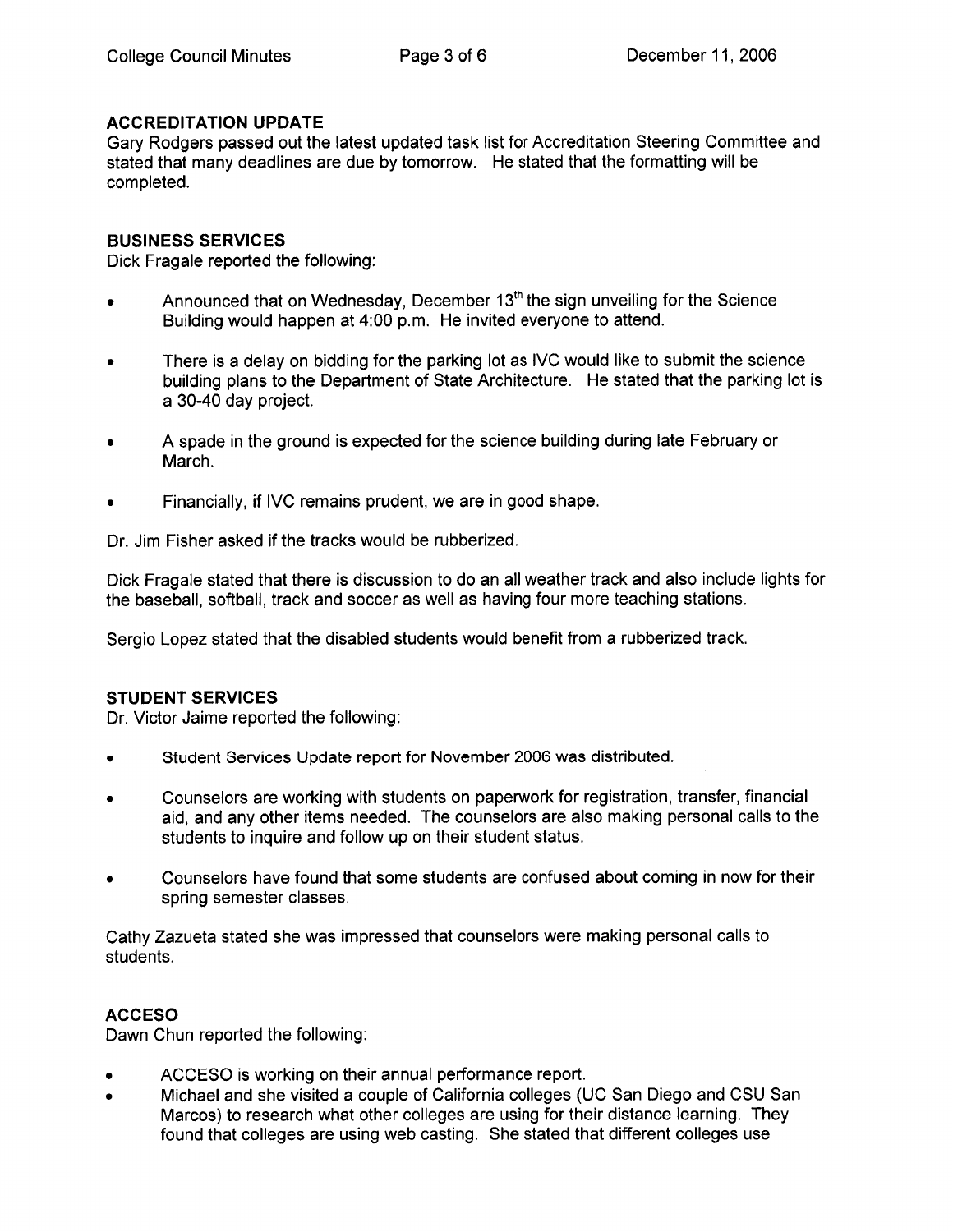different methods. Currently, San Diego State University is delivering classes to their Calexico campus. ACCESO has allocated funds to pursue and evaluate further.

### TITLE V COOPERATIVE GRANT

Dr. Lianna Zhao reported the following:

**Computer Science Program** 

- Core curricula for an A.S. degree in computer science were developed and approved by IVC computer science program development team.
- IVC computer science program development team is preparing an A.S. Computer Science degree proposal to submit to the California Community College Chancellor's office for approval.
- SDSU-IV's computer science BA curriculum proposal was revised based on suggestions from the SDSU SD Computer Science Department and IVC faculty.
- In an attempt to generate student interest in the computer science program a free technology tour was provided to 12 interested IVC students. The activity was organized by SDSU computer science consultant and took place on SDSU-West campus. Highlights of the tour included a viewing of the SDSU Immersive Visualization facility, and presentations of how technology serves multicultural needs, how GIS technology and remote sensing are being used for in resource management, how computer technology is used by the FBI, and lunch was provided for each of the students.
- The SDSU Computer Science Consultant and his graduate students came to the  $\bullet$ Imperial Valley and met with the IVC Computer Science faculty and students. The graduate students demonstrated robots they had developed for the IVC course, and then donated them to IVC's Computer Science program, along with a table and cabinet in which to store them. The graduate students had also revised three textbook chapters to teach IVC students how to program the robots in the future. Both the SDSU and IVC students enjoyed dinner at Camacho's restaurant, followed by a trip out to the rodeo.

### **Nursing Program**

- IVC obtained a bid from Troxel for Audio Visual Equipment for use with METI simulators and a bid from Armstrong for a Crash-Cart and medication carts. A defibrillator was purchased.
- IVC faculty have received on-site consultation/instruction regarding the METI equipment.
- IVC Nursing Program Coordinator K. Berry met with two local hospitals to develop nursing target projections for A.S. and B.S. degree nurses, as well as for Advance Practice nurses. A draft survey was developed that will help the program and local health care agencies better understand the nursing needs of the Imperial Valley.
- SDSU V.P. Singer approved a pilot RN-BSN program of three cohorts through summer  $\bullet$ 2010. If by summer 2007 the program has 30 new students in and is able to sustain an enrollment of 55 students per year, then it will become a permanent program in fall 2010.
- SDSU Nursing Program Development Team is working with the Director of Nursing and Registrar on the admissions process.
- A job description for a SDSU-IV full-time nursing lecturer is under the development.

**Student Services** 

• Continues to solicit and advise students interested in the programs along with students that are currently in the program.

Management and Evaluation

• Continues the reconciliation of Year 1 expenditures and preparing Year 1 APR.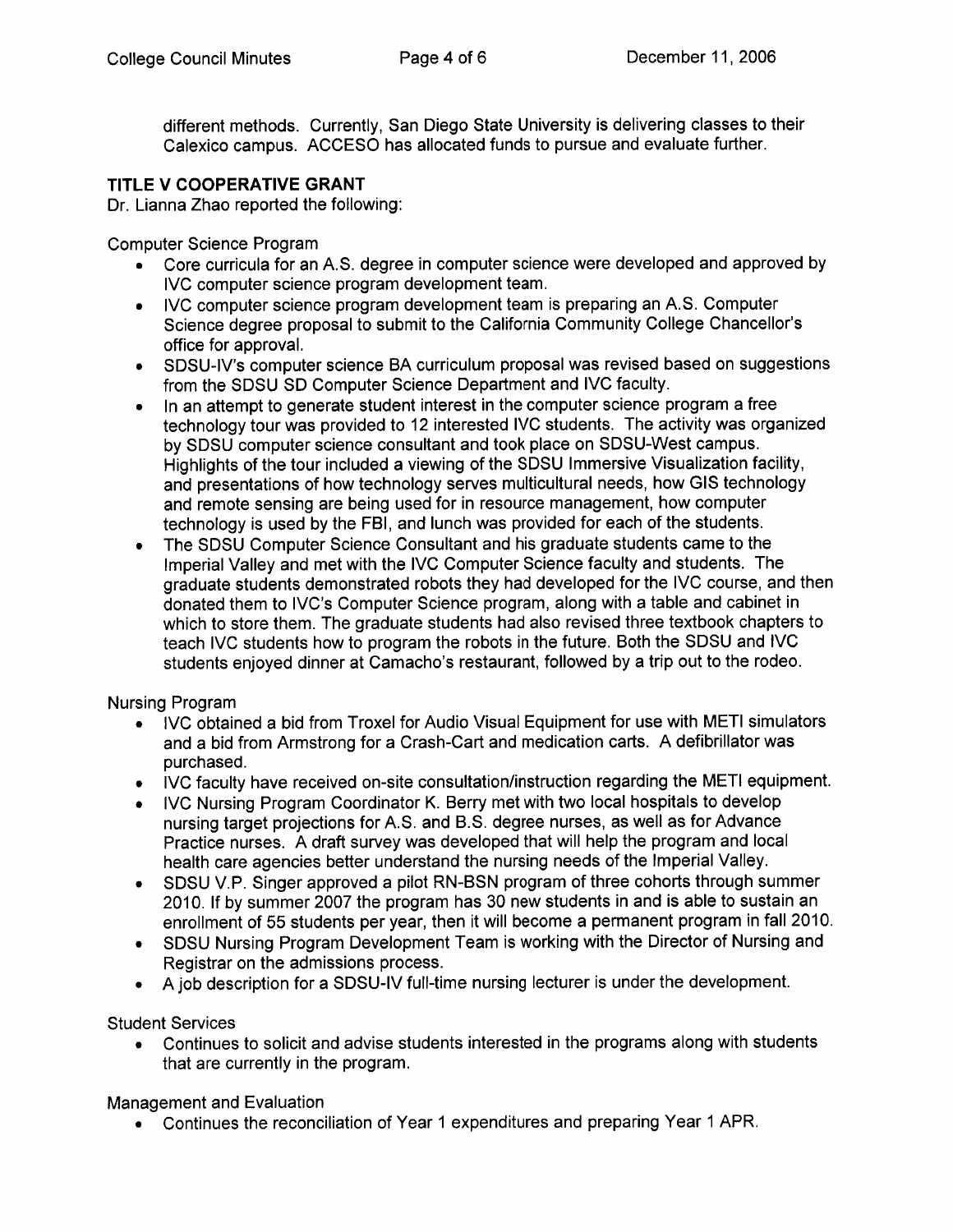#### **ASSOCIATED STUDENT GOVERNMENT**

Frank Fernandez reported the following:

- He is working with Sergio Lopez with the Health Center to see if it is feasible to mail out the wellness information to the participants.
- There will be a remodeling of the Health Center to include private exam rooms.
- Signs will be placed outside the Health Center to indicate how to get there without having to disturb DSPS. This was an obvious need during the disaster drill.
- On Friday, he will be attending a meeting with Grossmont Community College.
- The Statewide Student Senate will be held this Friday in Sacramento and he will be attending.

#### MINUTES FROM STANDING AND AD HOC COMMITTEES

The following minutes were presented for their review:

- a. Academic Senate: November 1, 2006 & November 15, 2006
- b. Curriculum and Instruction Committee: November 16, 2006

#### DISCUSSION AND INFORMATION ITEMS

None.

#### **ACTION ITEMS**

#### REMOVAL OF SOLAR PANELS FROM SWIMMING POOL

Sergio Lopez introduced the item and stated that the solar panels are not working and they are irreplaceable. A recommendation has been approved by Campus Operations to remove them. Rick Webster has agreed to remove them.

Dr. Michelle Stevens asked if the solar panel parts could be reused.

Sergio Lopez stated that if they could they would be reused.

M/S/C Sergio Lopez/Michelle Stevens to remove the solar panels from the swimming pool. Motion moved unanimously.

#### APPROVAL OF STANDING COMMITTEE FLOW CHART

Dr. Paul Pai introduced the item and stated that the flow chart has gone through Academic Senate and feedback was received and changes were made. It was then reintroduced to the Academic Senate.

Discussion was presented by Val Rodgers whom stated that the Flex Committee should be renamed.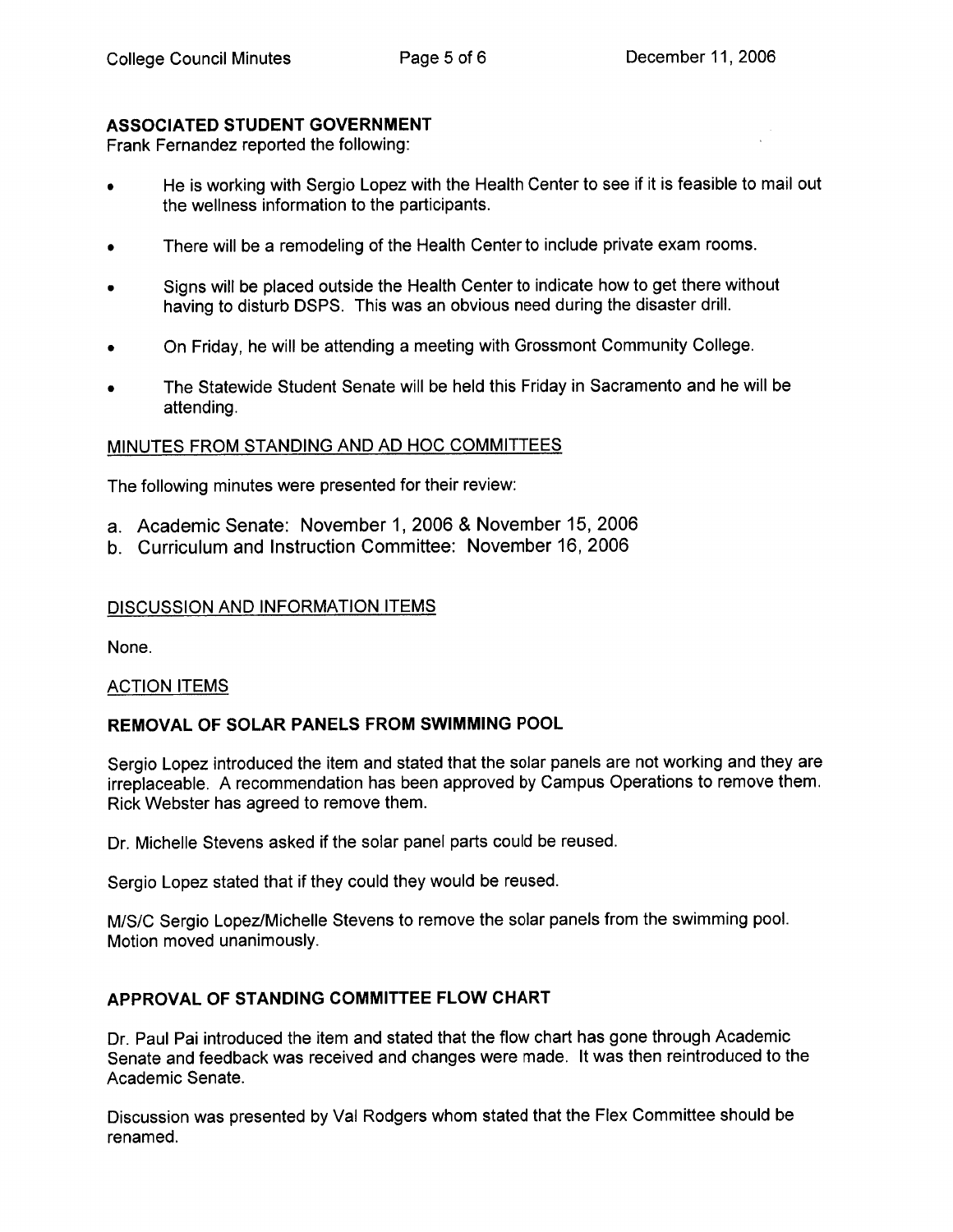Sergio Lopez stated that the request to have it renamed should go to the Academic Senate.

M/S/C Efrain Silva/Carlos Fletes to approve the committee chart. Motion moved unanimously.

#### **ADJOURNMENT**

The meeting was adjourned at 3:20 p.m.

## 2006-2007 College Council Meeting Schedule at 2:30 P.M. in the Board Room

| January 8 & 22   | April 23 |
|------------------|----------|
| February 12 & 26 | May 14   |
| March 12 & 26    | June 25  |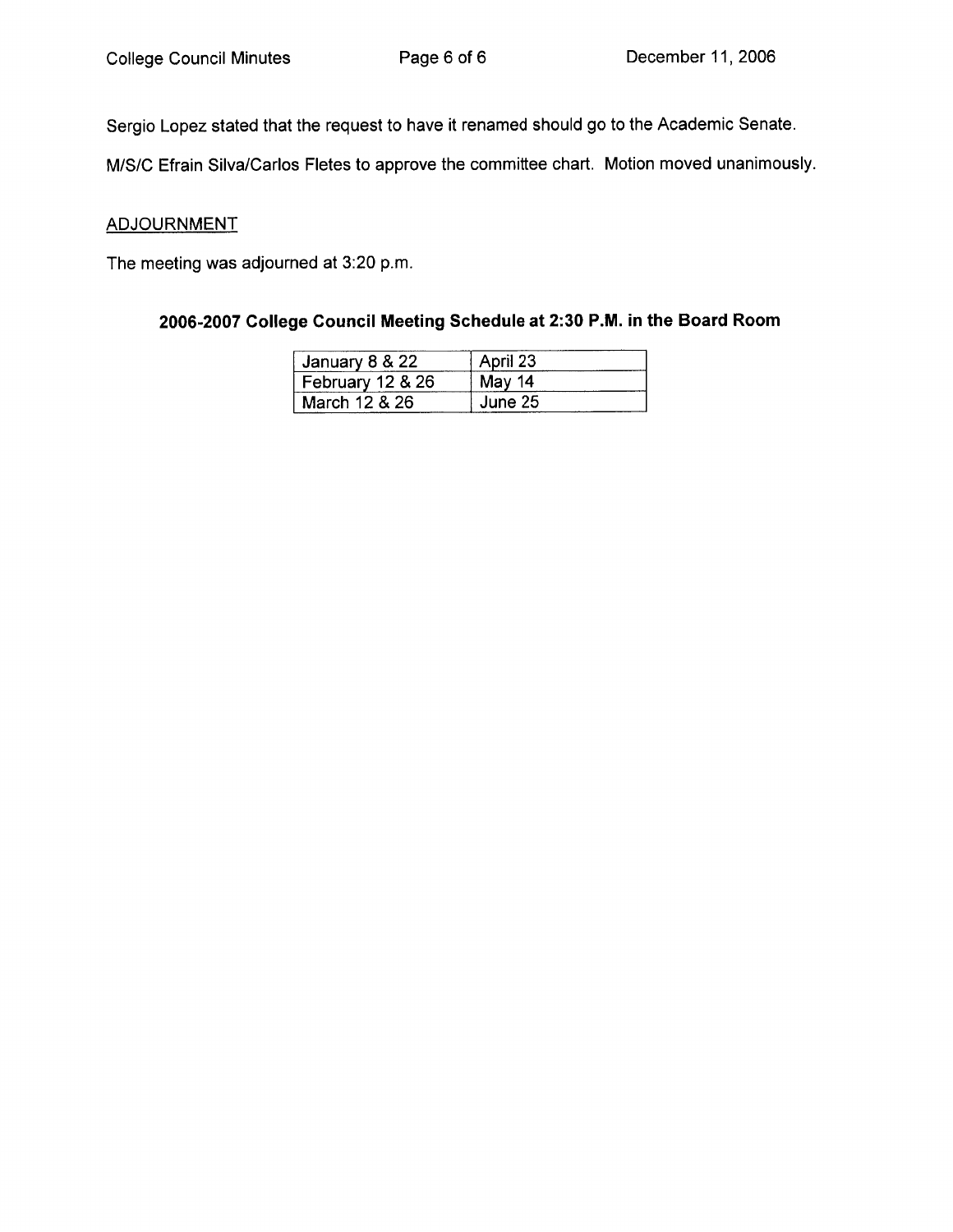#### **IMPERIAL VALLEY COLLEGE** OFFICE OF THE VICE PRESIDENT FOR STUDENT SERVICES

#### **STUDENT SERVICES UPDATE** December 2006

#### **District Counseling**

• District has been counseling students during the Winter and Spring 2007 registration cycle and calling students who have not yet registered for next term but were enrolled this Fall 2006 as per your request.

#### **Matriculation**

No updates reported.

#### **Assessment**

No updates reported.

### **Transfer Center/Articulation Services**

- Application workshop summary Oct/Nov 146 students assisted
- Student appointments (ASPIRE students;  $2+2$  Grant  $-$  CS & Nurs students; assist district with walkins)
- Curriculum course outlines of record review many faculty contacts (all divisions)
- Meetings: Admissions Committee, Nursing programs review, Science/Math/Engr, Academic Senate,
- Articulations NAU expansion (visitation December 12 from ECE/NAU faculty)

#### **Student Support Services**

No updates reported

### **Disabled Students Programs and Services (DSPS)**

| <b>Test Proctoring</b>          | 10 |
|---------------------------------|----|
| <b>Reader Services</b>          | 6  |
| Sign Language Interpreters      | 24 |
| Notetakers                      | 39 |
| Scribes                         | 9  |
| Tutoring                        | 40 |
| <b>Adaptive Furniture</b>       | 11 |
| Tape Recorders                  | 10 |
| <b>New Student Applications</b> | 7  |
| <b>Counselor Appointments</b>   | 78 |

 $\sim$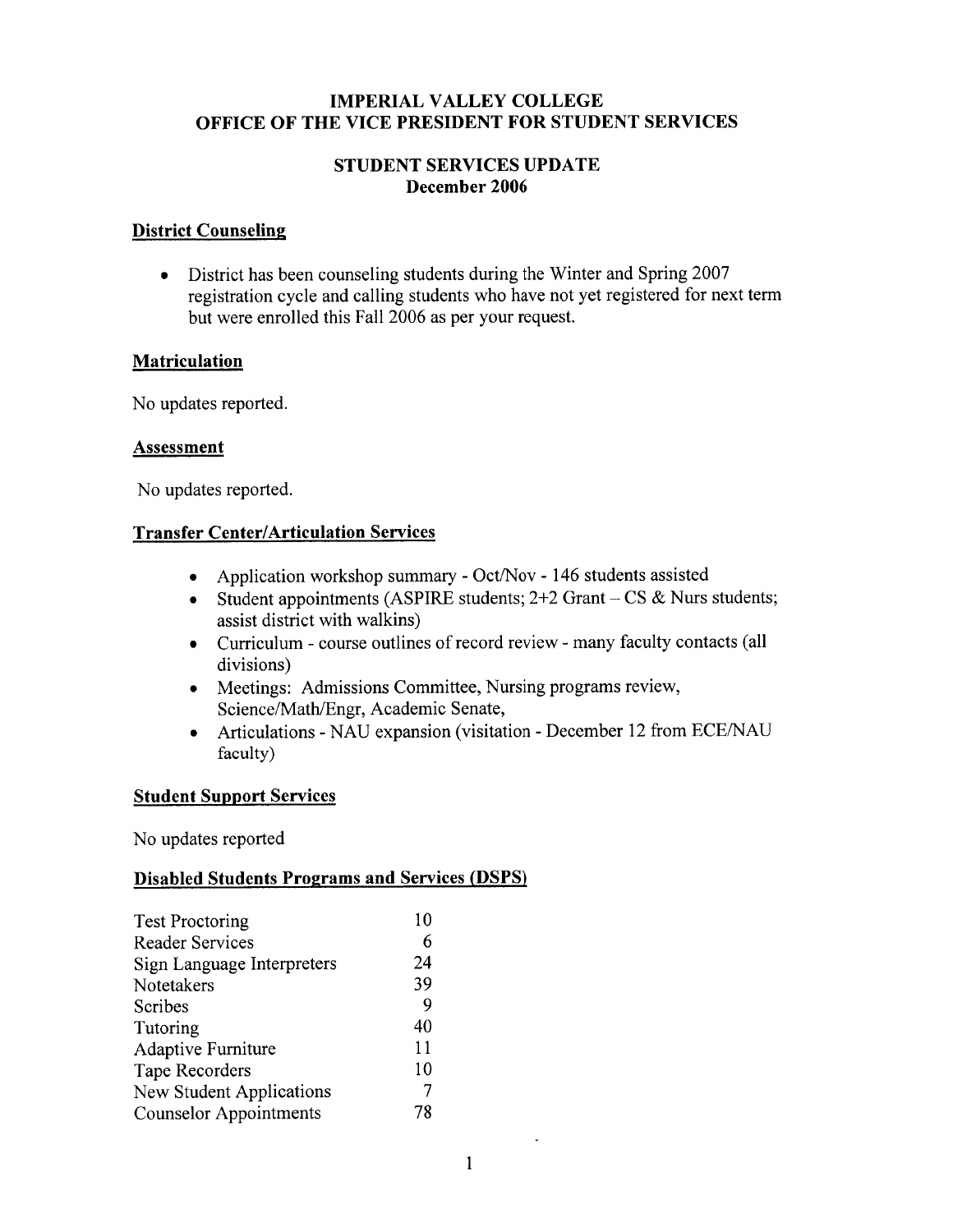## **CalWORKS Assessment and Counseling**

The CalWORKs Counselor has been updating and inputting student data in the CalWORKs Program on Banner. She is doing grade checks for her students and making sure they are registered for Winter and Spring.

We attended the CalWORKs Conference in Newport Beach on December 10th -13th. Carla wanted us to assess participants during our Winter Break. I informed her that we could only be available on the following days during our Winter Break: December 18th, 19th, 27th and 28th.

## **EOPS**

- 300 completed student appointments
- Distributed 16 bus passes
- Distributed 29 \$100.00 book gift cards to be used for Winter Intersession.
- EOPS staff attended Counseling Inservices and EOPS staff meetings. Staff attended Academic Senate meetings, Equivalency Committee meetings, EOPS program presentations were made at the Department of Social Services on December  $14^{th}$ .

### **Financial Aid**

• Preparing for Cal Grant drive which starts in January, conducting Parent nights in December, testing Banner 7 in preparation for March conversion.

### **Educational Talent Search**

- $\bullet$  December 7: ETS Director attended an IV Counselor Round Table meeting at Brawley Union High School.
- $\bullet$  December 9: ETS held a College Prep workshop for junior high students.
- All of December: ETS Tutorial Centers available to all students. Saturday tutorial session is also available @ Spencer Library from 9:00a-1:00p. Active Recruiting at all Program school sites.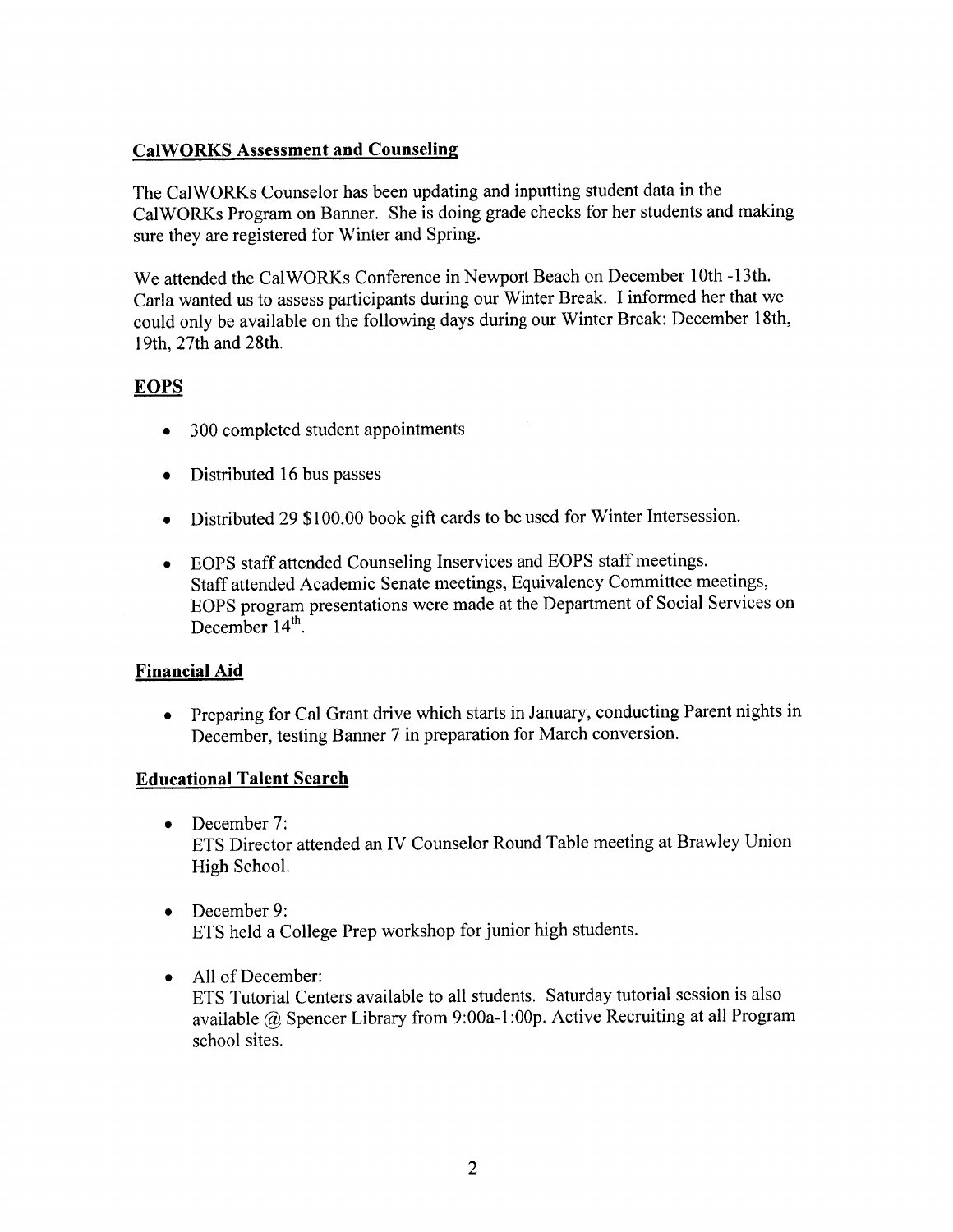#### **Admissions and Registrar**

**Students Served:**  $\bullet$ 

Worked intensively on:

Processing petitions for graduation in Fall 2006.

Processing hundreds of requests for official transcripts and GE certifications to be sent to other institutions and employers.

Evaluating and articulating transcripts from other institutions for current and new students.

Responding to requests for verifications of prerequisites based on high school and college transcripts.

Evaluating records and documents for requests to change students' status from nonresident to resident for tuition and fee purposes.

Processed 17 petitions for exceptions to repeat laws. Made decisions and sent letters to all petitioners.

Downloaded applications approximately 30 times (2-3 times/day).

Approximately 401 applications were processed.

Errors were corrected on approximately 180 applications so the download could be completed.

• Registration

Facilitated the registration of 283 students for Winter Intersession and 766 for Spring Semester.

**Fall Grades**  $\bullet$ 

> Processed grades, including individual "rolling" in Banner, for approximately 800 classes.

Manually corrected over 200 Fall 2006 enrollment errors (drops and adds) for faculty while processing final grades.

#### **Student Affairs**

• Mondays – Weekly Student Affairs Staff meeting (Student Affairs Conference Room,  $9:00$  a.m.)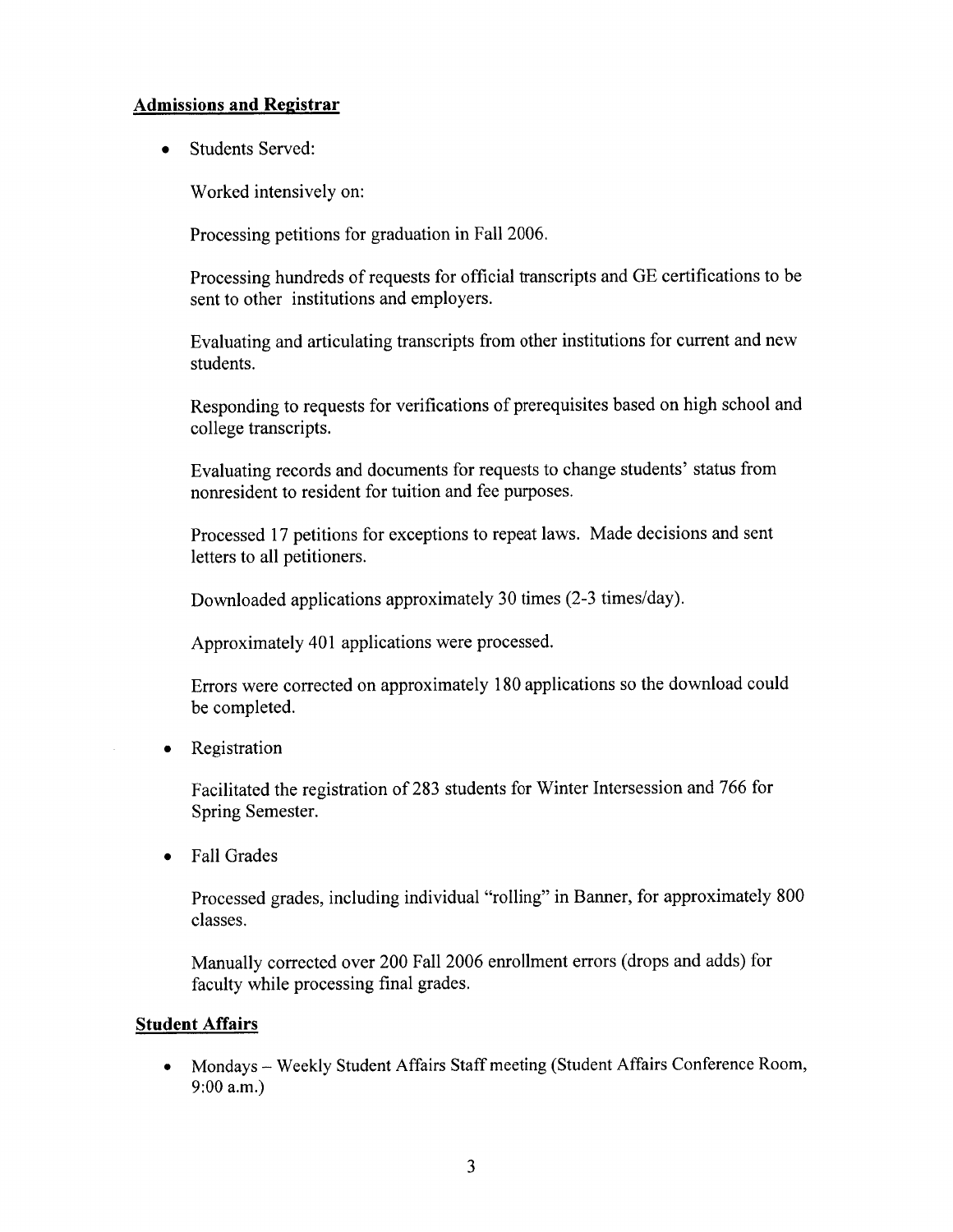- December  $7<sup>th</sup>$  Student Affairs, ASG & Parking Control Office Christmas Party in  $\bullet$ the College Center
- December 15<sup>th</sup> ASG President, Frank J. Fernandez will be attending a Region X  $\bullet$ meeting in Grossmont, CA.
- December  $16-17<sup>th</sup> ASG President$ , Frank J. Fernandez will be attending a Student  $\bullet$ Statewide Senate Conference in Sacramento, CA.

#### **Upward Bound**

- Visited the Upward Bound Centers  $\bullet$
- Saturday Technology Session  $\bullet$
- CSU presentation by Upward Bound staff
- Anger Management Presentation by Frank Marques from the Center for Family  $\bullet$ Solutions
- Financial Aid Presentation by Eddie Avelar  $\bullet$
- Upward Bound Holiday Luncheon  $\bullet$
- Professional Guest Speaker: Rosie Nava, M.P.H, C.H.E.S. she works for the  $\bullet$ Health Educator and Director for the "MY FAMILY TREEHOUSE", she was great!!
- Fifty attended the Orientation on the Academic Year-Grades, Center Hours and  $\bullet$ Master Schedule
- All Parents signed the Consent forms for the school year  $\bullet$
- Participants filled out the occupational major interest for their career path forms  $\bullet$
- Recruitment Applications were presented at the Saturday Session.  $\bullet$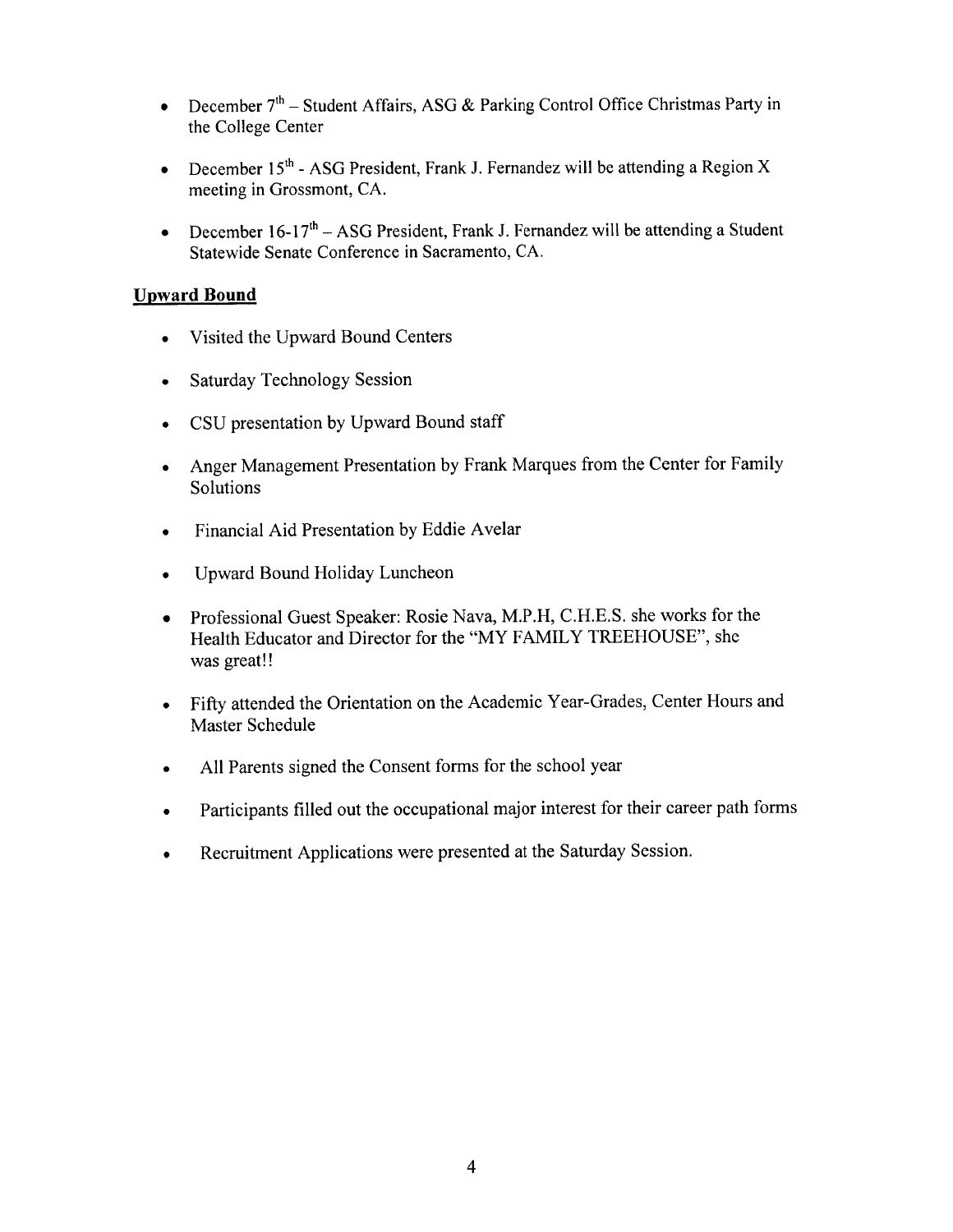

| <b>Members Present:</b> | Terence Donovan, Barbara Macci-Trethewey, Cathy Kennerson, Tina Lee,<br>Henry Monroy, Bertha Morris and Janet Thornburg                                                    |
|-------------------------|----------------------------------------------------------------------------------------------------------------------------------------------------------------------------|
|                         | Nominees Present: Phyllis Thompson, Sunni Pyron                                                                                                                            |
| <b>Others Present:</b>  | Richard Fragale, Dr. Paul Pai, Jimmy Sanders, Gonzalo Huerta, Bill Gay,<br>Dr. Lianna Zhao, Barbara Nilson, Dr. Dennis Carnes and Frank Fernandez,<br><b>ASG President</b> |
| Recorder:               | Mary Carter                                                                                                                                                                |

The meeting was called to order at 2:00 p.m. on Friday, December 1, 2006 by Richard Fragale, Interim Vice President for Business Services.

Resignations: Mr. Fragale stated that Mr. Bill Thornburg has communicated that he will not be serving a second term on the committee. (Note: after the meeting, Mr. Fragale received word that Mr. Jim Hanks was resigning from the committee).

Update on Projects: Jimmie Sanders, Architect, gave an update on bond projects: the roofing project is complete; the pool project is complete except for one item that has to wait until the end of the semester; Phase I of the parking lot project, relocation of the track and softball fields is underway. The next project will be Phase II of the parking lots followed by the pad for the Science building. Mr. Fragale stated that the College is hoping to go to bid for construction in early January or February. Mr. Fragale informed the committee that the College is looking into lighting the fields using a combination of monies other than Bond Funds. Lighting the files will enable to the College to have more PE classes and to use the fields for play-offs and high school athletics. There will be a change order in the amount of approximately \$70,000 in order to expand the softball field, and make it into a better teaching station.

Mr. Fragale reported that there will be an unveiling of a sign for the new Science Building on Wednesday, December 13, 2006 at 4:00 p.m. and all were invited to attend.

Nominees: Mr. Fragale introduced Phyllis Thompson, who has been nominated to the Oversight Committee by the IVC Foundation, and Sunni Pyron who has been nominated by the Associated Student Government to replace Jerry Avila.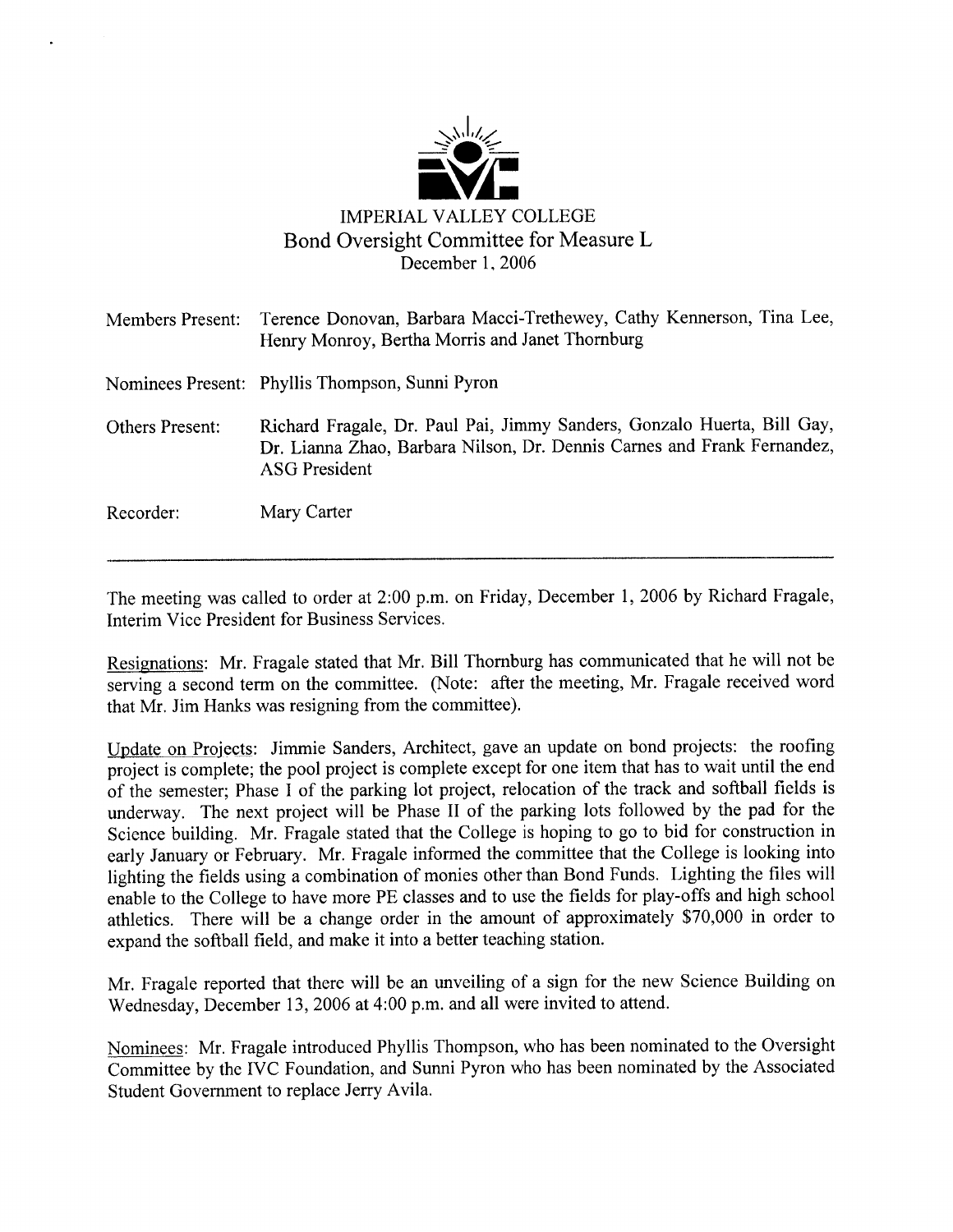Expenditure Report: The committee reviewed an expenditure report for FY 2006-07: expenditures through November 22 were \$1,267,698.32, income was \$294,266.99, and cash in the County Treasury was \$20,681,443.61.

Gonzalo Huerta questioned use of "Technology Building" in expenditure report, he stated that the Career Technical Building is building #2. Dr. Pai stated the bond was not meant to satisfy all facility needs. The architect interpreted the needs identified in the visioning process into three buildings. There are questions regarding how much can be accomplished with the Bonds Funds, especially as constructions costs escalate.

Dennis Carnes questioned the allocation of the cost of leased four portable buildings (classrooms) to the Science Building.

Sale of Bonds: Mr. Fragale reported that the College is in the process of selling \$12.5 million in bonds. The College obtained the same rating as before, A2 with Moody's and A- with Standard and Poor's. The College will have sufficient funds to complete the Science Building, including the planetarium. The Science Building will be a showpiece for the College and the community. It is better to do it in a first class manner, and not try to piecemeal it.

Construction Management: Mr. Fragale reported that Nielsen Construction has been approved by the board as the construction management group for bond projects. Barbara Macci asked for an overview of the functions involved.

Reappointment of Members: Members Macci-Trethewey, Morris, Monroy and Donovan indicated their willingness to serve a second two year term on the committee. Dr. Macci asked for more frequent meetings and more information to share with the public. The Board of Trustees will make the appointments at the December 13 Board meeting, along with appointing new members Thompson and Pyron.

Meetings: It was agreed to have meetings every two month, and the next meeting was set for Friday, February 23 at 2:00 p.m.

Chair: M/S/C Monroy/Lee to appointment Dr. Barbara Macci-Trethewey as committee chair.

Meeting adjourned at 3:20 p.m.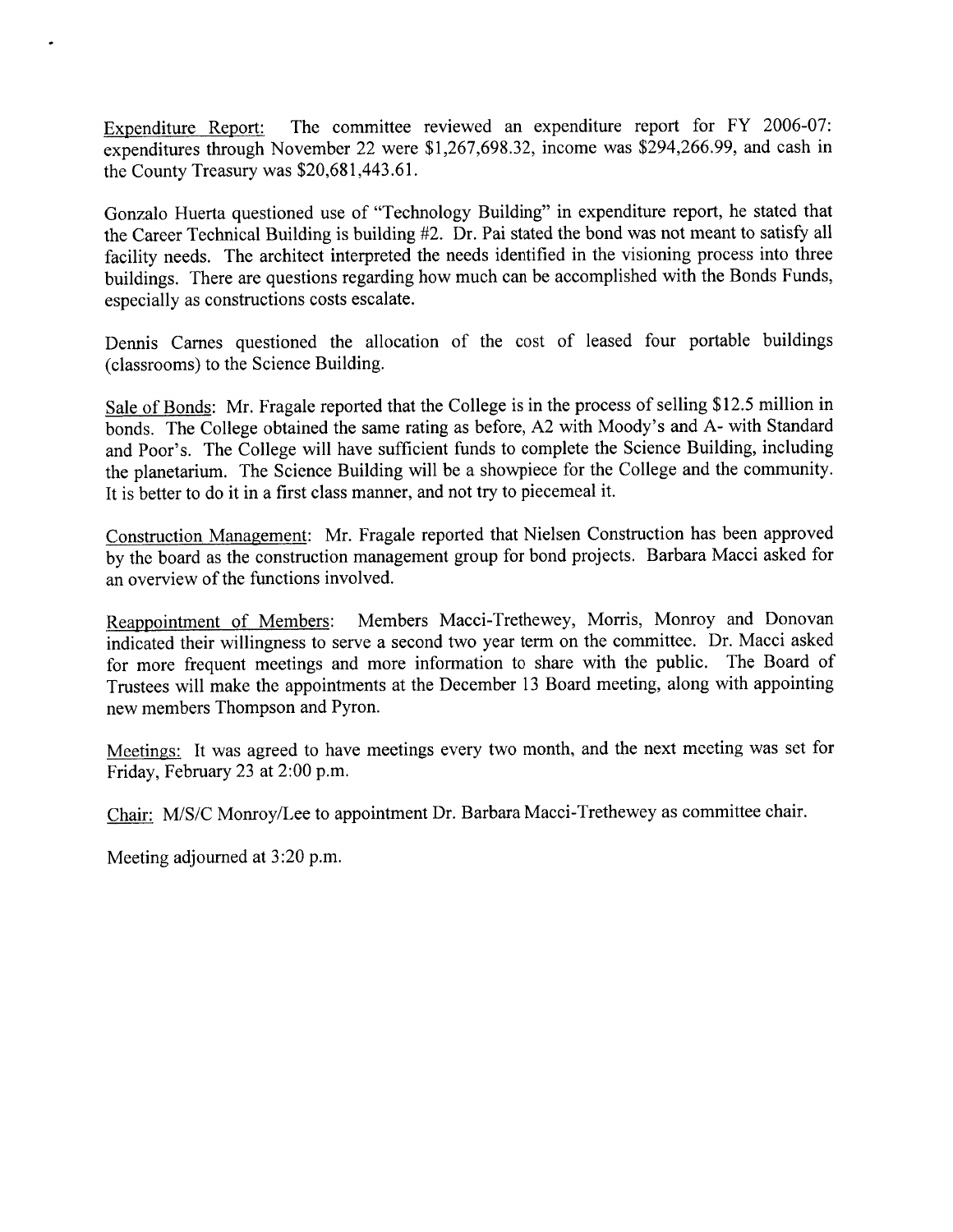

# **IMPERIAL VALLEY COLLEGE INSURANCE COMMITTEE** December 4, 2006

| Present:  | Richard Fragale, Interim Vice President for Business Services/       |
|-----------|----------------------------------------------------------------------|
|           | Interim Associate Dean of Human Resources                            |
|           | Frances Beope, CTA Representative                                    |
|           | Lorrainne Mazeroll, CTA Representative                               |
|           | Gloria Carmona, CTA Representative                                   |
|           | Carlos Fletes, Director of Fiscal Services                           |
|           | Zula Hartfield, CMCA Representative                                  |
|           | Betty Kakiuchi, CSEA alternate                                       |
|           | Chris Mays, CSEA Representative                                      |
|           | Shirley Hofer-Bell, Classified Retiree Representative                |
|           | Jim Pendley, Certificated Retiree                                    |
| Absent:   | Gail Parish, CSEA Representative, Bertha Ortega, CSEA Representative |
| Others:   | Julie Revoir, Mike Davis, and Marie Ruiz, Keenan and Associates      |
|           | Mary Bell, Payroll/Benefits Coordinator                              |
|           | <b>Bob Trethewey</b>                                                 |
| Recorder: | Mary Carter                                                          |

The regular meeting of the Insurance Committee was called to order at 1:30 p.m. on Monday, December 4, 2006 in the Board Room.

Classified Retiree Representative: Shirley Hofer-Bell was introduced as the new Classified Retiree Representative.

Approval of Minutes: M/S/C Pendley/Beope to approve the minutes of the October 30, 2006 meeting.

Report by Keenan: Loss ratio reports were distributed for the medical, dental and vision plans. The upcoming renewal will be based on claims through March 2007. Mike Davis, Senior Underwriter for Keenan and Associates made a presentation on 2005 claims; 2005 claims declined from 2004, the number of claims over  $\overline{$}50,000$  declined, more employees are using generic drugs and there were fewer RX claims per employee. PPO utilization increased across all categories. Enrollment showed a 7.09% increase. Inpatient admissions declined, except for maternity, and the average length of inpatient stay was 3.43 days, which is unusually low. ECRMC was the #1 hospital used. Outpatient claims also declined. However, emergency room claims increased.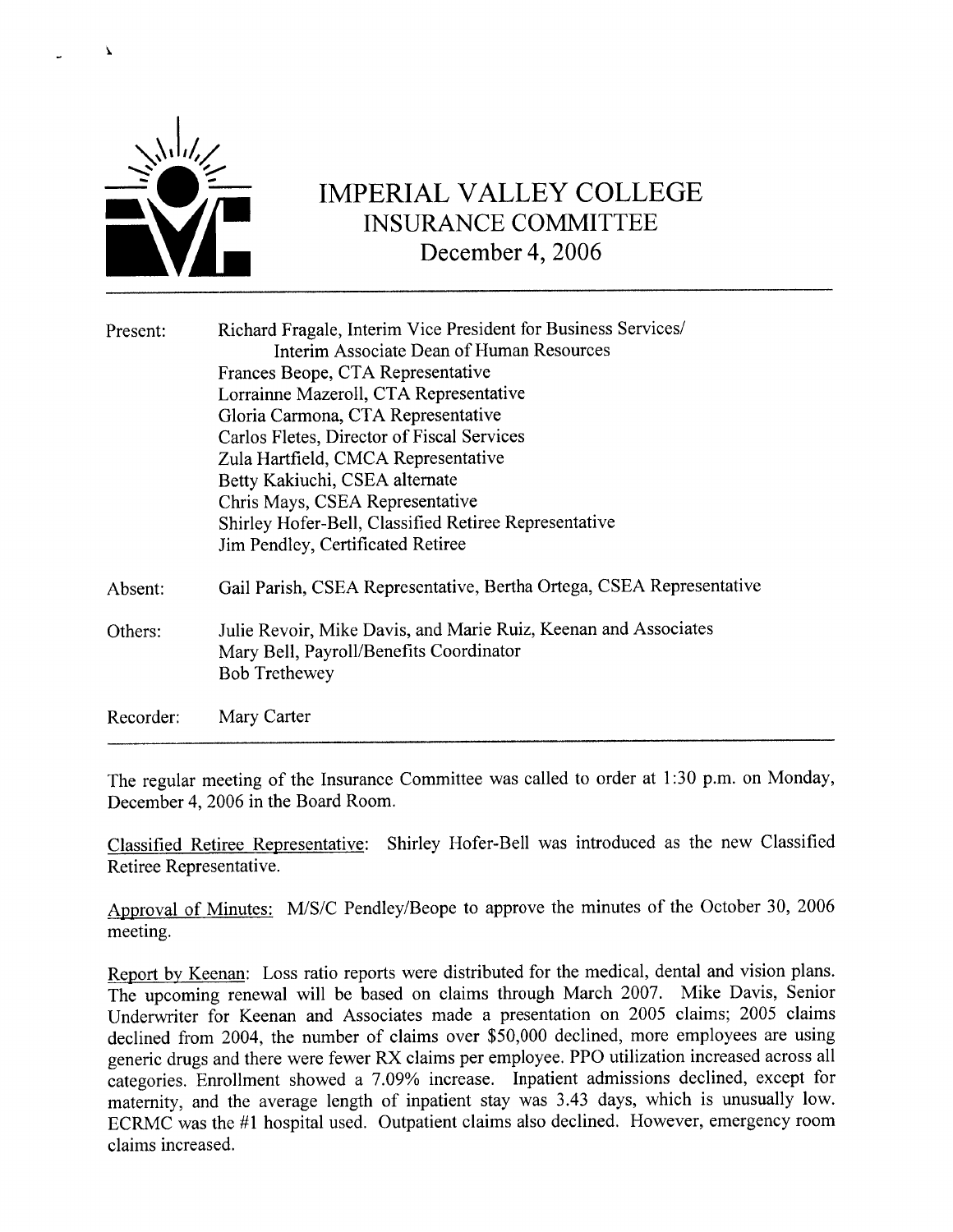×

Medicare Supplement: Bob Trethewey made a presentation to the committee on the Medicare supplement plan that could be used for Certificated retirees. Classified retirees over age 65 are placed on the same supplement plan. There is less out-of-pocket expense to the retiree due to coverage by Medicare and supplement; however, the retiree does have to pay for Medicare Part B out of their Medicare check. The supplement plans are individual plans; therefore, the College's liability under GASB 45 would be reduced. No physical would be required because the supplements are "guaranteed issue". Frances Beope stated that the concern of retired faculty is that their coverage remains equal to that of active employees.

Meeting adjourned at 3:45 p.m.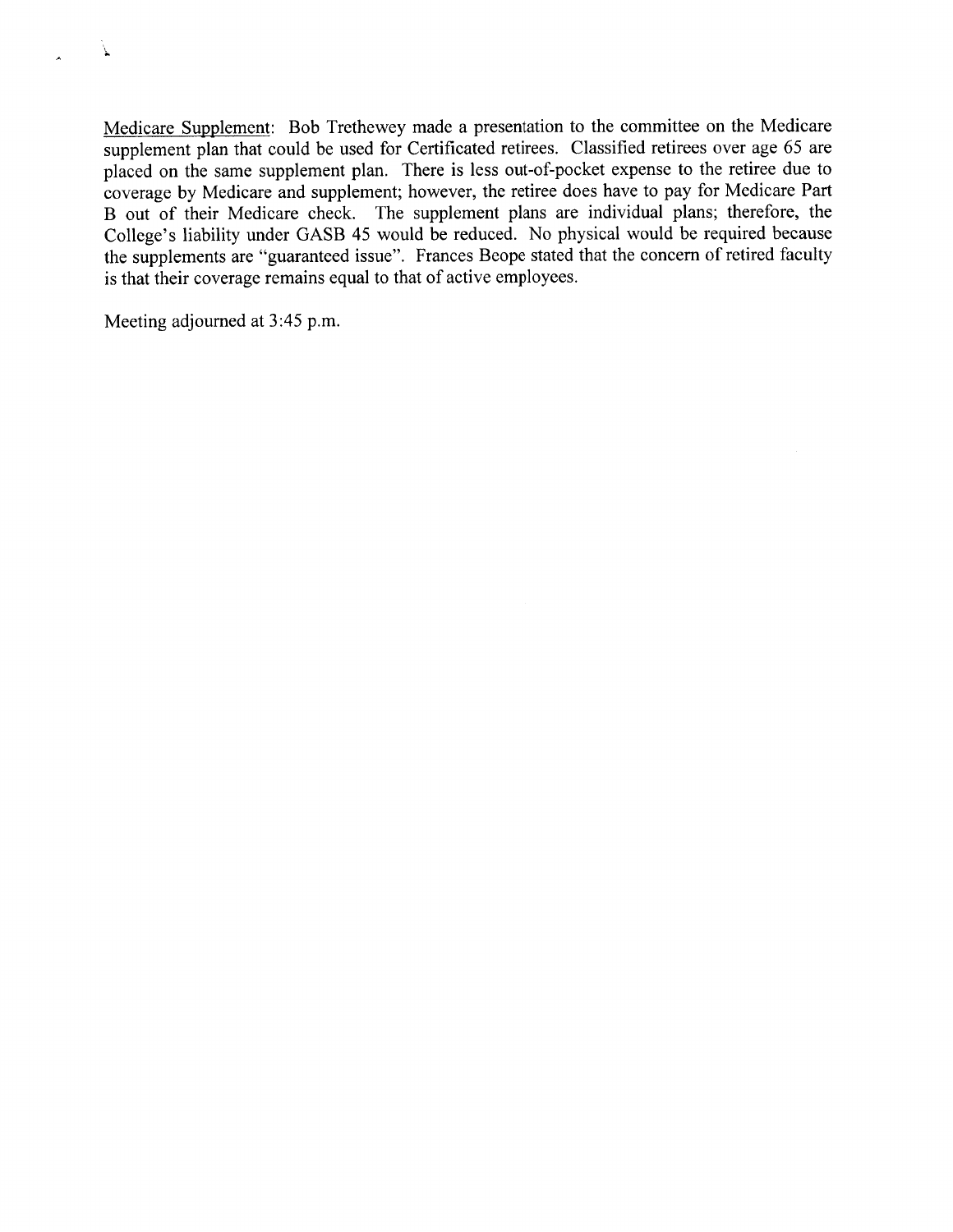

| Present:  | Richard Fragale, Interim Vice President for Business Services                                                              |
|-----------|----------------------------------------------------------------------------------------------------------------------------|
|           | Dr. Victor Jaime, Administrative Representative, Administrative Representative                                             |
|           | Dr. Dennis Carnes, Academic Senate President                                                                               |
|           | Cathy Zazueta, College Council Chair                                                                                       |
|           | Eric Jacobson, Faculty Representative                                                                                      |
|           | Dr. Lianna Zhao, Faculty Representative                                                                                    |
|           | Carlos Fletes, Director of Fiscal Services                                                                                 |
|           | Dawn Chun, CMCA Representative                                                                                             |
|           | Betty Kakiuchi, CSEA Representative                                                                                        |
|           | Gail Parish, CSEA Representative                                                                                           |
|           | Frank Fernandez, ASG President                                                                                             |
| Absent:   | none                                                                                                                       |
|           |                                                                                                                            |
| Recorder: | Mary Carter                                                                                                                |
| Visitors: | Dr. Paul Pai, Gary Rodgers, Jan Magno, Frances Beope, Dr. Robin Ying, John<br>Abarca, Dr. James Patterson and Sergio Lopez |

The regular meeting of the Planning and Budget Committee was called to order at 2:00 p.m. on Wednesday, December 6, 2006 by Richard Fragale, Committee Chair.

#### Approval of Minutes: M/S/C Zhao/Parish to approve the minutes of the October 25, 1. 2006, meeting as presented.

- 2007-08 Revised Budget Calendar: M/S/C Jaime/Zhao to approve the revised 2007-08  $2.$ Budget Development Calendar with the change to November in Item #1 and #2. Discussion: Mr. Fragale stated that the revised budget calendar is more generic (does not list specific meeting dates) and can be used on an on-going basis. The committee agreed to the revised calendar but wanted items #1 and #2 to be changed back to November instead of January because faculty is not here in January. Mr. Fragale stated that the Governor's budget comes out in January, and the COLA proposed at that time is usually the bottom line figure for the actual COLA.
- 2007-08 Budget Guidelines: M/S/C Jaime/Kakiuchi (No: Jacobson) to approve the  $3.$ 2007-08 Budget Guidelines with the deletion of "C&I Committee" in 4000, 5000 and 6000 codes. Discussion: Zero based budgeting will require training and lead time if the College wants to move in that direction in the future; the allocation of funds in the 4000, 5000 and 6000 accounts will be done by the division chairs/department heads in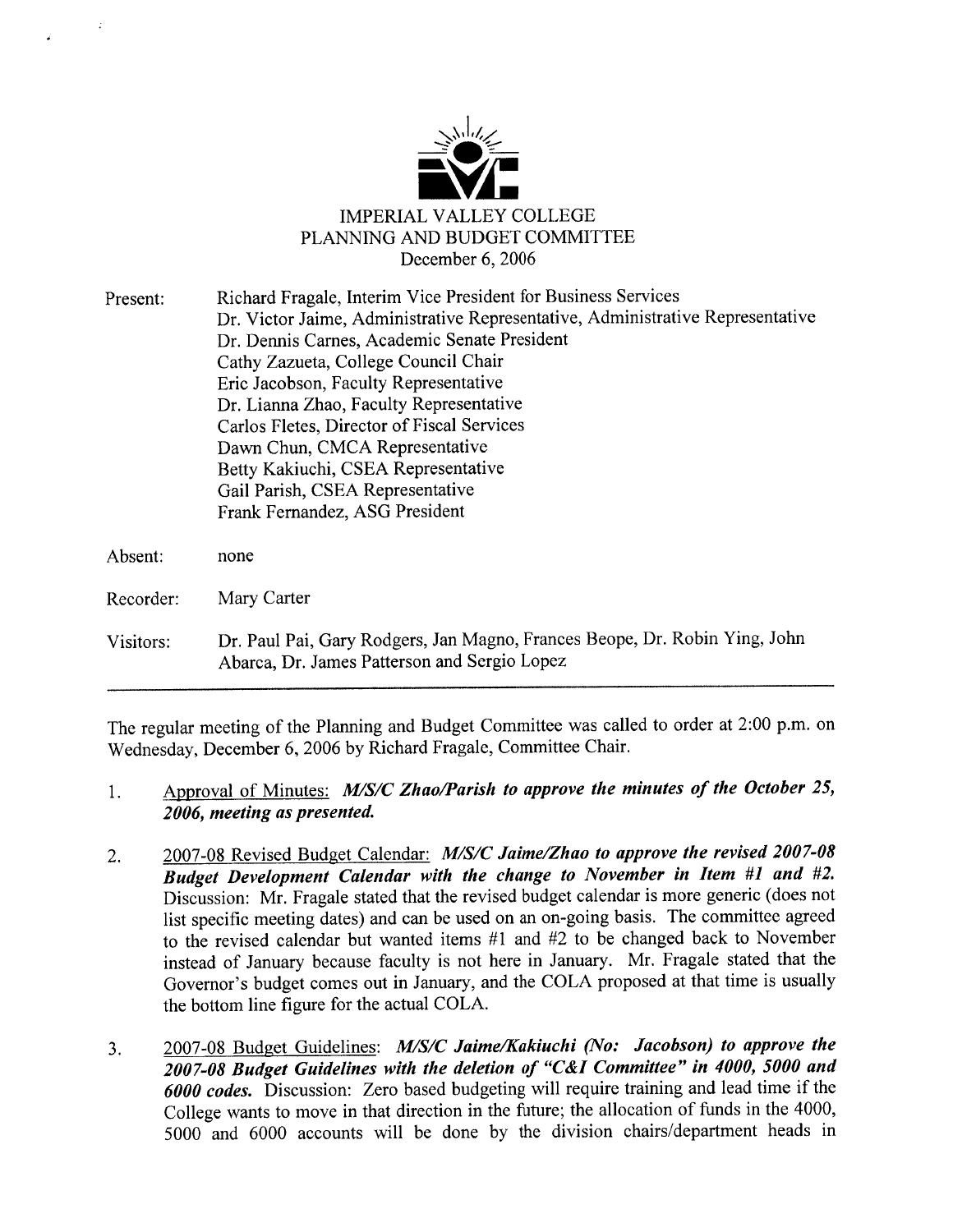consultation with their area vice presidents; divisions will make budget decisions collectively and set their own priorities; the total amount allocated to each area will be determined after fixed costs such as salary and benefits have been budgeted. Eric Jacobson expressed the need for more business controls, such as an internal audit, to ensure that funds are spent appropriately; Carlos Fletes suggested that all electronic approval for purchase orders be channeled through the Business Office for an additional level of oversight, but no action was taken. The College currently does not have an internal auditor.

- Revision to AP 6220 Budget Development Calendar: withdrawn; no change required  $4.$ (see item Action #2)
- 5. Classified Overtime: M/S/C Parish/Jacobson to reinstate paid Classified Overtime effective December 1, 2006. Discussion: Amount allocated for overtime and extra help will be \$100,000 for December 2006 through June 2007; discussions will be held at the administrative level regarding the allocation of overtime to departments based on need. It was recommended that a separate object code be used for extra help in next year's budget. M/S/C Parish/Kakiuchi to establish separate accounts for Overtime and Extra Help, effective FY 2007-08.
- Replacement Hiring of Classified Positions: M/S/C Fletes/Parish to recommend that 6. replacement hiring of Classified positions already in the budget not be required to go *through "Exception to Hiring Freeze" Procedure.* It was suggested that the committee recommend removal of the hiring freeze, for all funded positions in the budget, at its next meeting.
- Approval of Replacement Hiring Batch #6 (Student Services Technician): no action 7. taken, see Action item #6.
- Approval of Replacement Hiring Batch #7 (Learning Services Technician): no action 8. taken, see Action item #6.

Recruitment for Replacement Faculty Positions: Gary Rodgers presented information on the proposed replacement of eleven (11) full time temporary instructors with full time tenure tract positions for 2007-08. It was agreed to place this item on the agenda for the next committee meeting.

Meeting adjourned at 3:30 p.m.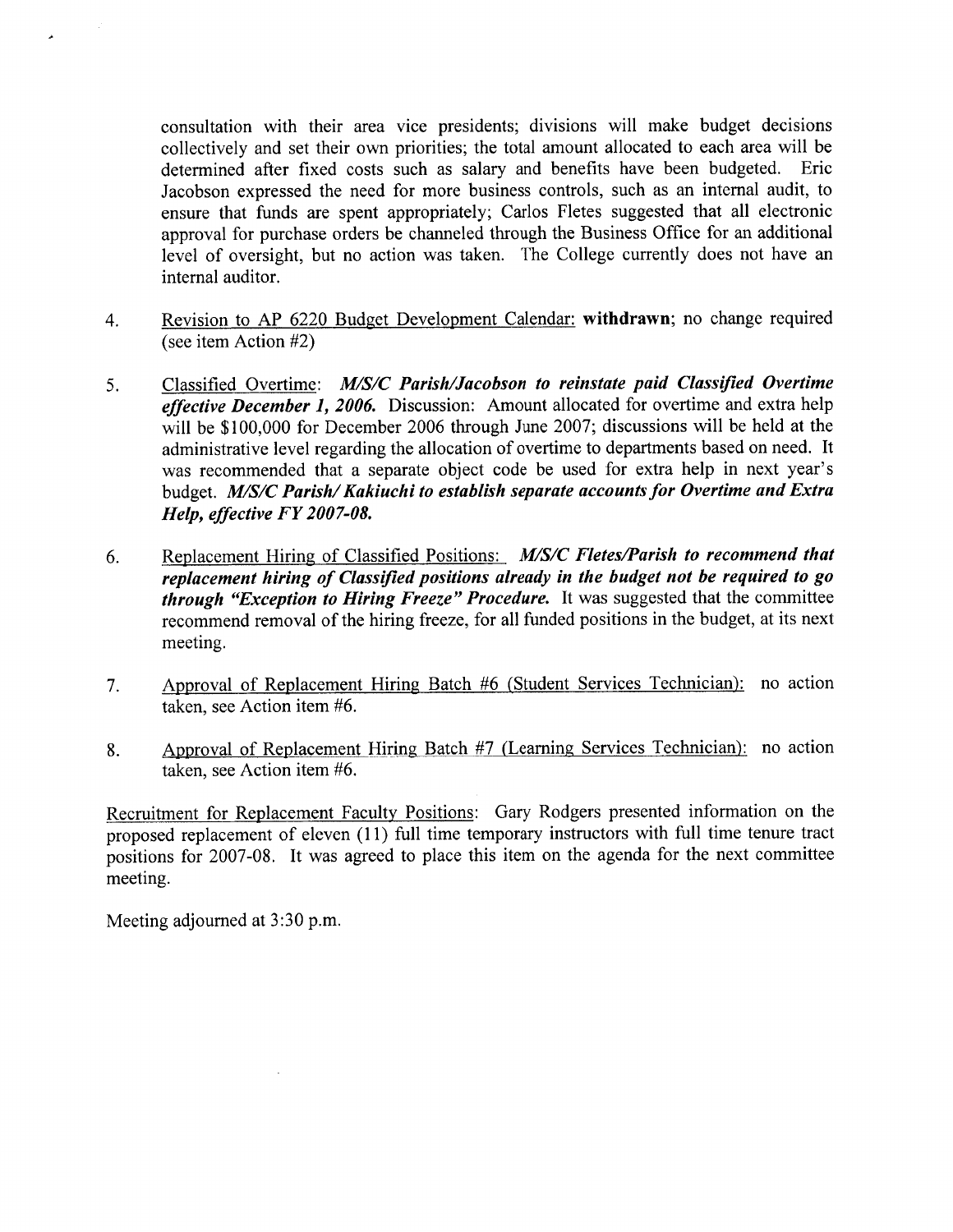## **IMPERIAL VALLEY COLLEGE Standing Rules of the College Council**

Access to the College Council is available to all members of all constituencies

Board Approval December 11, 1996, Resolution No. 11062 Revision Approval June 19, 2004, Resolution No. 13010 Revision Approval June 21, 2005, Resolution No.13281 College Council Revision Approval May 8, 2006

### **MEETINGS**

At its first meeting of each academic year the College Council will set a time and place to meet agreeable to its members. The Council will meet at least once a month.

#### **AGENDA**

- $1<sub>1</sub>$ The College Council will generate its agenda from items submitted by any College Council member or any member of the campus community of Imperial Valley College.
- The agenda will be prepared by the Chair and the Vice Chair of the College Council  $2.$ and distributed to the Council members one week in advance of the meeting.
- In addition, copies of the agenda and minutes of previous meetings will be posted  $\overline{3}$ . on the College website and available for review, with attachments, at the President's Office.

### **OPERATIONS**

- A quorum must be present to hold a meeting. For this Council a quorum is nine  $1.$ members.
- Constituent groups may designate up to three alternates who may serve during a  $2.$ College Council meeting in the absence of the permanent member. The slate of alternates will be selected and presented to the College Council in advance for the duration of the school year.
- Robert's Rules of Order will be used to conduct meetings.  $3<sub>1</sub>$
- Council members will work to achieve consensus. If the Council cannot achieve  $\overline{4}$ . consensus, a vote following Robert's Rules of Order will be taken. Records of dissenting and minority opinion will be included in the final recommendation.

#### **TERMS OF OFFICE**

1. The chair of the College Council shall be elected for a two-year term by the College Council and be a member of College Council. The term shall commence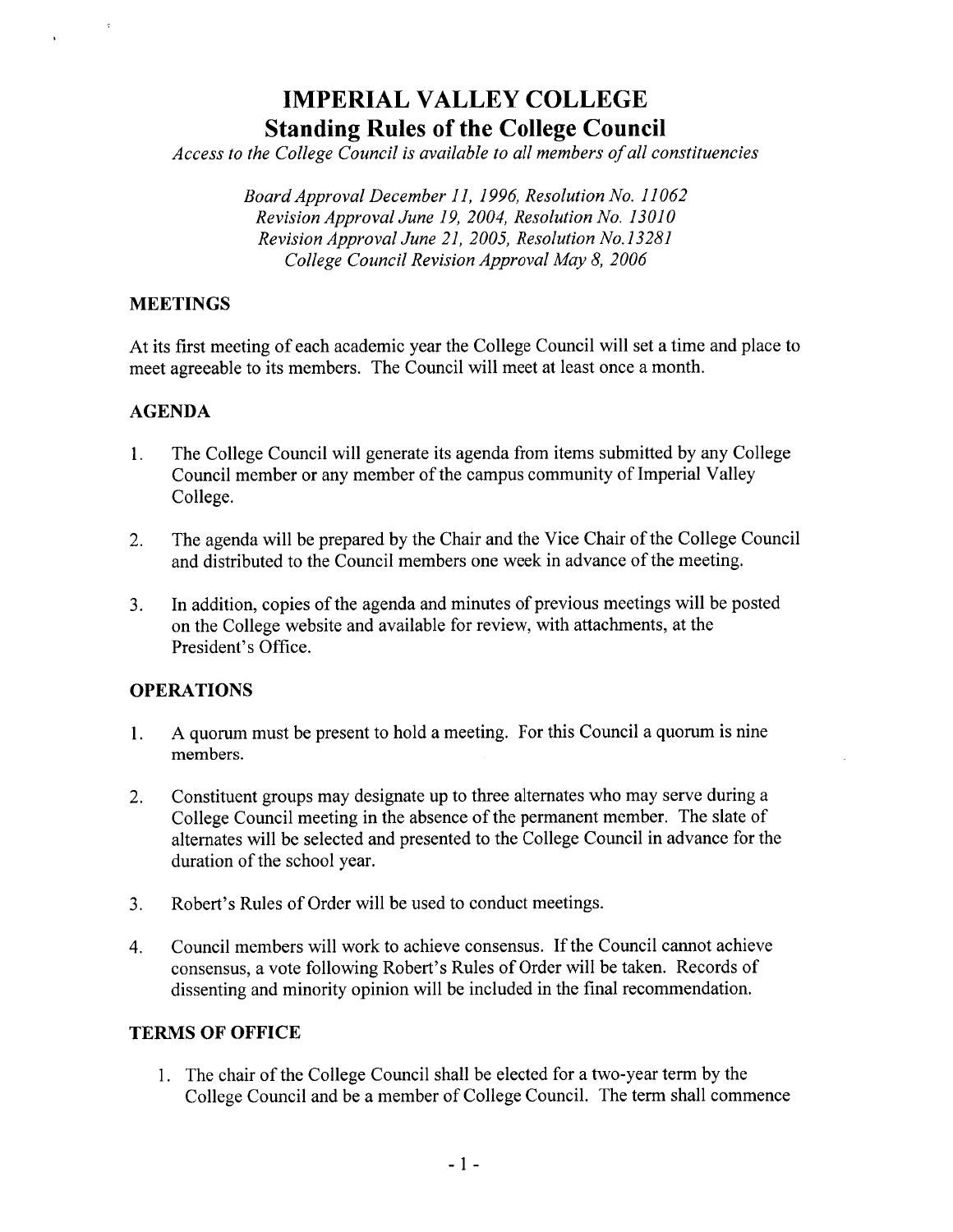with the first meeting of the fall semester and end with the last meeting prior to the start of the fall semester.

- The vice chair of the College Council shall be elected for a two-year term by the  $\overline{2}$ . College Council and be a member of College Council. The term shall commence with the first meeting of the fall semester and end with the last meeting prior to the start of the fall semester. In the absence of the Chair, the Vice Chair will conduct meetings of the College Council.
- The Chair and Vice Chair may not succeed himself/herself, but the Vice Chair  $3.$ may be elected Chair and the Chair may be elected Vice Chair.
- Should an individual who is finishing his/her term be elected as Chair or Vice  $\overline{4}$ . Chair he/she shall serve the two years of the term of office.

## **PROCEDURES**

Since the Board of Trustees has established the College Council to ensure faculty, staff, students and administrators the right to participate effectively in college governance, the following procedures shall apply:

- The College Council will allow for discussion and recommendations to be a shared  $1<sub>1</sub>$ process by representatives of all five constituent groups. In addition, visitors will be allowed to share their opinions, suggestions and ideas.
- Copies of the minutes will be posted on the College website and available for  $2.$ review, with attachments, at the President's Office.
- Prior to the Board of Trustees receiving any policy recommendation, the College  $3.$ Council will be given the opportunity to express its views and opinions to the College President.
- The views and opinions of the College Council will be expressed in written form to 4. the College President.
- When the views and opinions by the members of the College Council are not 5. accepted by the College President a written statement giving the rationale for not accepting the view and opinions will be communicated to the members of the College Council.
- The College Council will serve as a center to share information and discuss 6. activities, projects, programs, and plans that have been developed or are being developed by constituent groups, and reserves the right to express its views and opinions to the College President on any of the above. It is not within the purview of College Council to discuss or advise on personnel topics or student discipline.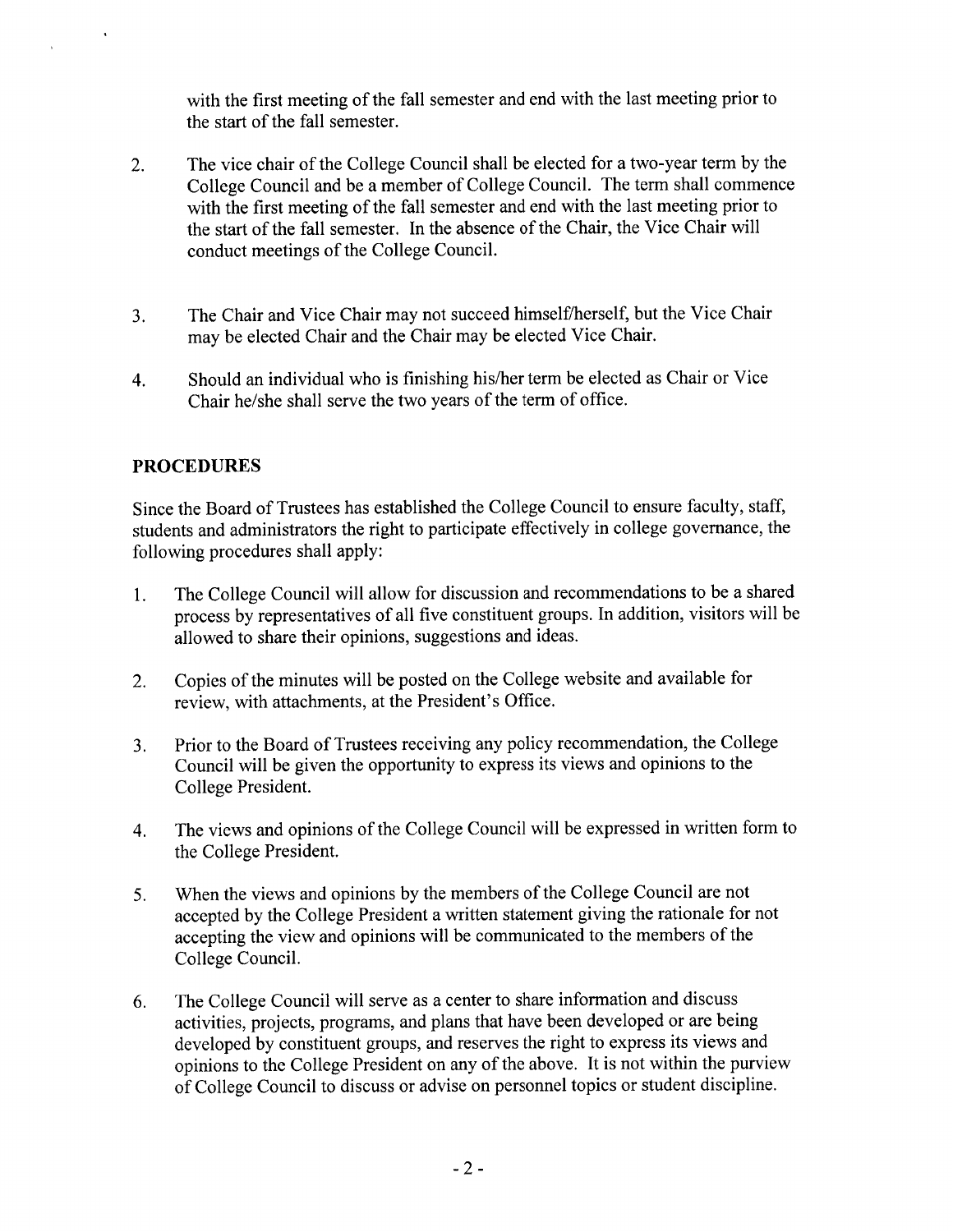#### **REVIEW AND REVISION**

These standing rules may be changed by a majority vote of the 13 College Council members.

#### **IMPERIAL COMMUNITY COLLEGE DISTRICT BOARD POLICY/PROCEDURES SECTION 3.7 - SHARED GOVERNANCE**

#### **COLLEGE COUNCIL**

#### **PHILOSOPHY**

Shared governance is a decision-making process committed to the best interests of our students and our institution based upon participation of those affected by decisions in an environment of cooperation and trust.

One of the basic principles of academic governance in higher education is that effective decisions derive from the powers vested by law in governing boards, the faculty, staff, students, and administrators. Because these sources of information are vital to the development and implementation of sound educational policy, Imperial Valley College wishes to encourage, to the best extent possible the practice of shared governance.

Shared governance recognizes and indeed is predicated on the sincere commitment on the part of all participants to our students, our professions, and our institution. It is a complex process of consultation that demands from faculty, staff, students, and administrators, a respect for divergent opinions, a sense of mutual trust, and a willingness to work together for the good of the instructional enterprise.

Shared governance embraces the basic objective that all key parties of interest should be given the opportunity to participate jointly in developing recommendations and priorities for the well-being of the institution.

#### **PURPOSE**

- To ensure faculty, staff, students, and administrators the opportunity to express  $\bullet$ their opinions and ideas at the campus level and to ensure that these opinions and ideas are given every reasonable consideration.
- To establish a process which allows faculty, staff, students, and administrators the  $\bullet$ opportunity to make recommendations to the College President.

#### **FUNCTIONS**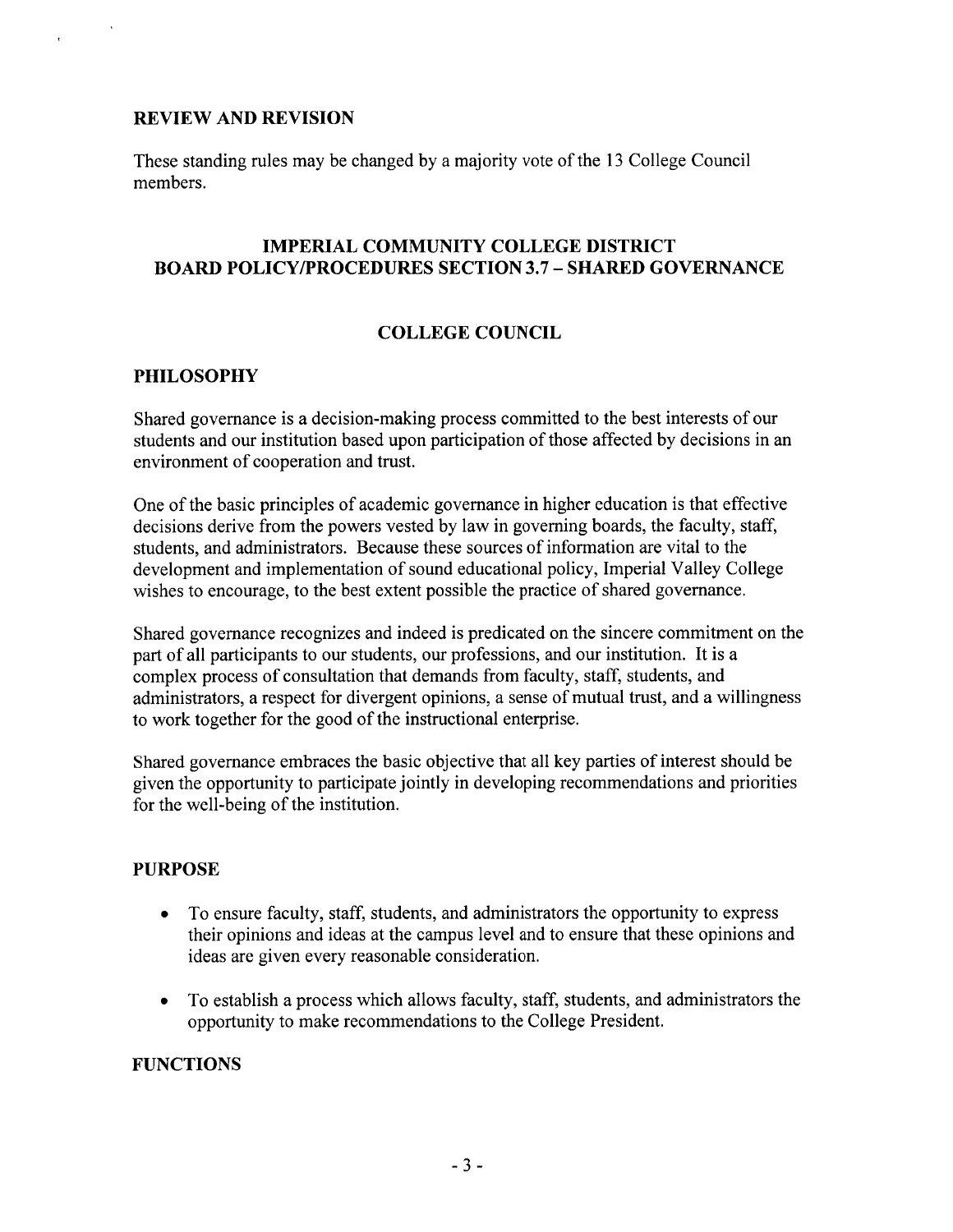- To convey to the College President the views of the campus community on matters relevant to the orderly functioning of the college.
- To make recommendations to the College President on which college committees or task forces are needed or should be activated.
- To make recommendations on proposed college policies developed by the College  $\bullet$ President or other policy making college committees.
- To disseminate proposed or current policy, and regulations to the constituent  $\bullet$ groups for feedback prior to making recommendations to the College President or other policy making college committees.
- To allow for discussion and recommendations to be a shared process by representatives of all five constituent groups.

## **STRUCTURE**

 $\mathcal{A}^{\mathcal{A}}$  ,  $\mathcal{A}^{\mathcal{A}}$  ,  $\mathcal{A}^{\mathcal{A}}$ 

- The following college constituencies retain all rights granted by law and/or  $1.$ regulations. The five groups represented in this shared governance structure are faculty, classified staff, students, and administrators.
- $2.$ The permanent members of the College Council are:
	- Three faculty members: 2 faculty appointed by the Academic Senate, 1 faculty  $\bullet$ elected at large.
	- Three classified at large appointed by CSEA.  $\bullet$
	- One member of the Classified Managers/Classified Confidentials appointed by CMCA.
	- Three students at large appointed by ASG.  $\bullet$
	- Three administrators: appointed by the Administrative Council.  $\bullet$
	- The College President and the IVC Foundation Director will be ex-officio  $\bullet$ members.
	- Terms for faculty, classified, classified managers/confidentials, and  $\bullet$ administrators shall be for three years, commencing with the first meeting of the fall semester and end with the last meeting prior to the start of the fall semester.
	- Terms for student representatives shall be for one year, commencing with the  $\bullet$ first meeting of the fall semester and end with the last meeting prior to the start of the fall semester.
- A Chair and Vice-Chair will be elected by the members of the College Council.  $3<sub>1</sub>$